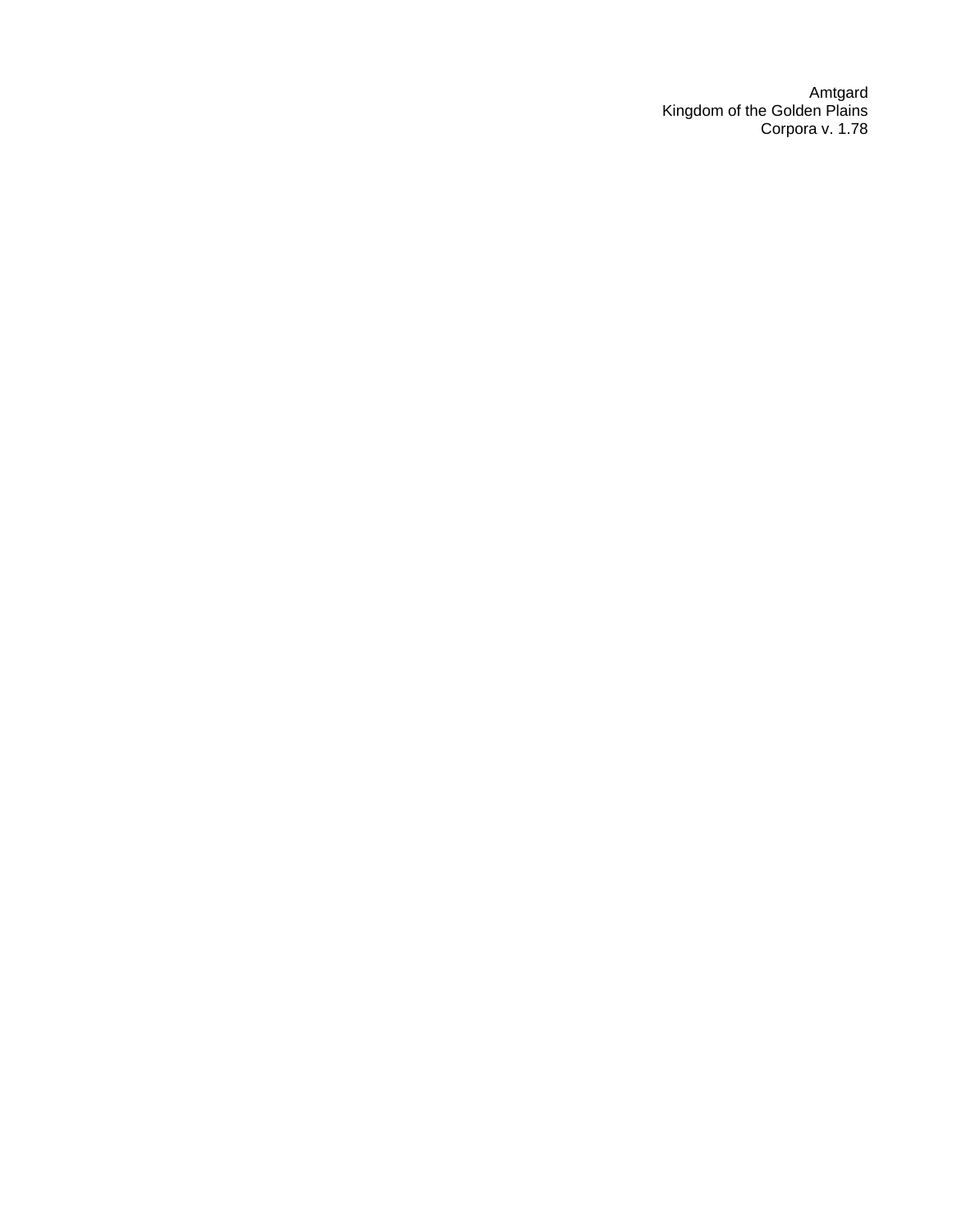#### Corpora and Bylaws for Amtgard: Kingdom of the Golden Plains

This document has been written to streamline and put into writing that which has been voted into existence by the Golden Plains Kingdom Proper Allthings. Different groups have different wants and needs concerning how their government is to be run, and a huge majority of the changes one will find in this charter. Hopefully, this document will ease the process of governing, and define areas that before were tinged with gray, and close a few loopholes. For all purposes and to provide a consistent form of governing throughout the Kingdom of the Golden Plains, the policies and guidelines set forth here are to be interpreted as to applying to all subsidiary groups unless otherwise noted.

Vivat, Amtgard! Vivat, the Kingdom of the Golden Plains! Dated: 31 May 1995 Revised June 8, 1997 Revised March 8, 1998 Revised November 15, 1998 Revised March 14, 1999 Revised May 9, 1999 Revised August 1, 2003

Editors Note:

All Kingdom Proper Allthing approved Corpora changes since May 1999 – August 1, 2003 were added to this version of Corpora.

Minor editing and layout issues were addressed.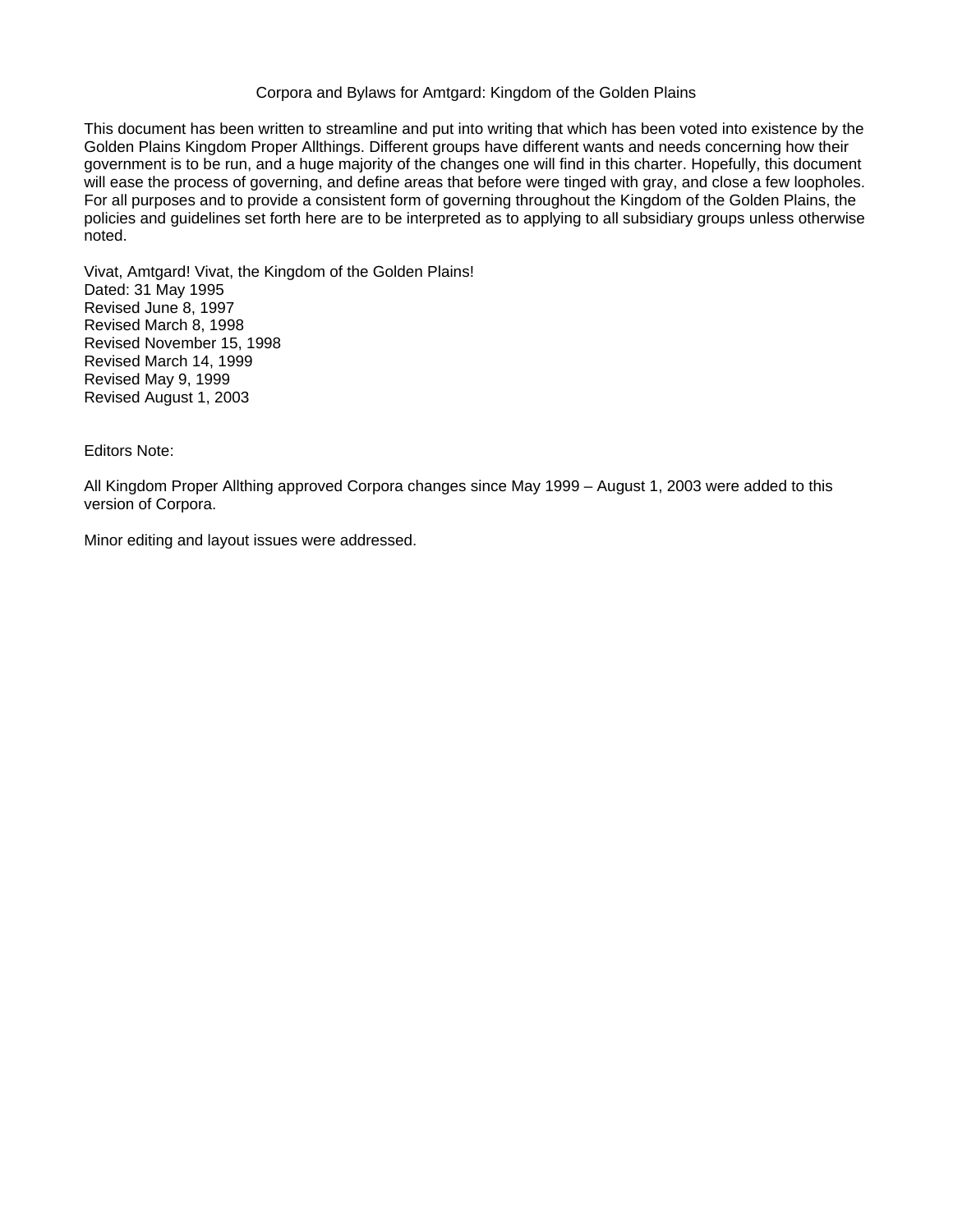# **Table of Contents**

| 1.0 Offices of the Kingdom                                                               | Page -1-  |
|------------------------------------------------------------------------------------------|-----------|
| 1.1 Monarch: (King or Queen)                                                             | Page -1-  |
| 1.2 Prime Minister                                                                       | Page -2-  |
| 1.3 Princess or Prince/Consort or Regent                                                 | Page -2-  |
| 1.4 Champion of the Kingdom (Champion)                                                   | Page -3-  |
| 1.5 Guildleader of Reeves                                                                | Page -3-  |
| 1.6 Captain of the Crown's Guard                                                         | Page -3-  |
| 1.7 Scribe                                                                               | Page -4-  |
| 1.8 Fighting Guild Guildleaders                                                          | Page -4-  |
| 1.9 Board of Directors (B.O.D.)                                                          | Page -5-  |
| 2.0 Other Positions                                                                      | Page -6-  |
| 2.1 Circle of Knights                                                                    | Page -6-  |
| 2.2 Colleges of Arts and Sciences                                                        | Page -7-  |
| 2.3 Court Bard                                                                           | Page -8-  |
| 2.4 Court Herald                                                                         | Page -8-  |
| 2.5 Court Jester                                                                         | Page -8-  |
| 2.6 Crown's Guard                                                                        | Page -8-  |
| 2.7 Consort/Regent's Defender                                                            | Page -9-  |
| 2.8 Circle of Steel                                                                      | Page -9-  |
| 2.9 Circle of Lords                                                                      | Page -9-  |
| 2.A Reeves' Guild                                                                        | Page -9-  |
| 3.0 Club Government                                                                      | Page -10- |
| 3.1 Allthing                                                                             | Page -10- |
| 3.2 Corpora for Amtgard: Kingdom of the Golden Plains and Amtgard: Rules of Play Changes | Page -10- |
| 3.3 Dues and Policies of the Treasury                                                    | Page -10- |
| 3.4 Elections                                                                            | Page -10- |
| 3.5 Removing Club Officers                                                               | Page -12- |
| 4.0 Honors and Awards                                                                    | Page -14- |
| 4.1 Knighthood                                                                           | Page -14- |
| 4.2 Master/Mistresshood In the Order and Service Guilds                                  | Page -15- |
| 4.3 Master/Mistresshood in the Fighting Guilds                                           | Page -15- |
| 4.4 Orders                                                                               | Page -15- |
| 4.5 Titles of Nobility and Lesser Titles of Honor                                        | Page -17- |
| 5.0 Order of precedence                                                                  | Page -18- |
| 6.0 Month of the Crown                                                                   | Page -18- |
| 6.1 Schedule of the Month of the Crown                                                   | Page -18- |
| 6.2 Crown Qualifications                                                                 | Page -19- |
| 7.0 Group Relations in Amtgard                                                           | Page -20- |
| 7.1 Types of Groups                                                                      | Page -20- |
| 7.2 Relations of Kingdom Proper and Greater                                              | Page -21- |
| 8.0 Programs within the Kingdom of the Golden Plains                                     | Page -22- |
| 8.1 Sponsorship Program                                                                  | Page -22- |
| 9.0 Definitions                                                                          | Page -23- |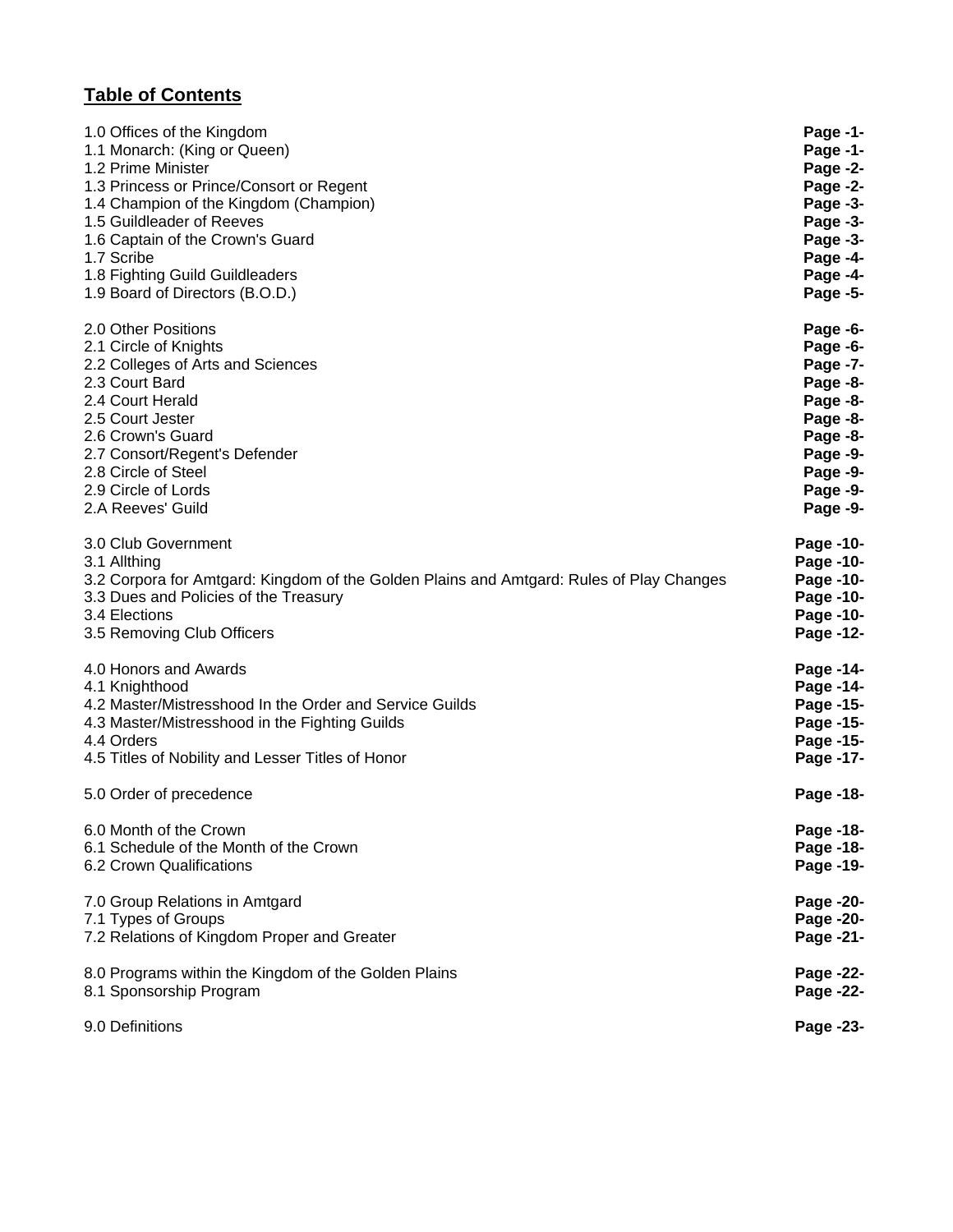# **1.0 Offices of the Kingdom**

# **1.1 Monarch: (King or Queen)**

1.11 At every Crown Qualifications in February and in August, an election shall be held. The winner of the election shall become Kingdom Monarch for six (6) months.

1.111 Only those who qualify at Crown Qualifications and meet eligibility requirements as stated in **Sec.3.461** of this Corpora may run for Kingdom Monarch.

1.12 May call an Allthing in keeping with one's duties.

1.121 Shall break ties at the Allthing.

1.122 Shall break ties in all elections.

1.1221 If the Monarch is directly involved in an election, the next highest uninvolved nonassigned position shall break the tie.

1.13 Is an ex facto member on the Kingdom B.O.D., but shall cast no vote.

1.14 Shall work with the Champion and Guildleader of Reeves to ensure that all rules are applied accurately, fairly, and honestly on the battle and tournament fields.

1.15 Shall work with the Champion and Guildleader of Reeves in checking armor and weapons for safety and legality.

1.16 Shall preside over and conduct all ceremonies.

- 1.17 May award the following honors:
	- 1.171 Titles of Nobility -- granted by patent (discretion of Kingdom Monarch): Marquis/Marquise, Viscount/Viscountess, Baronet/Baronette, Lord/Lady, and equivalents as listed in **Sec.4.5** of this Corpora.
	- 1.172 Titles of Nobility -- granted by tenure (discretion of Kingdom Monarch): Grand Duke/Grand Duchess, Duke/Duchess, Count/Countess, Baron/Baroness, Defender, and equivalents as listed in **Sec.4.5** of this Corpora.
	- 1.173 Peerage -- the four (4) orders of **Knighthood** (discretion of Circle of Knights):
		- Crown -- for excellence in service of the Kingdom's highest positions Flame -- for excellence in service to the club.
			- Serpent -- for excellence in the arts and/or sciences
			- Sword -- for excellence in fighting
		-
	- 1.174 The following **orders** (discretion of Monarch): Dead, Dragon, Flame, Gryphon, Hydra, Jovious, Lion, Mask, Owl, Rose, Walker of the Middle, Warrior, or Zodiac.
	- 1.175 Titles of **Master/Mistresshood for the Fighting Guilds** -- granted by patent (discretion of Kingdom Monarch and Guildleader of relevant guild): Anti-Paladin, Archer, Assassin, Barbarian, Bard, Druid, Healer, Monk, Monster, Paladin, Scout, Warrior, Wizard.
	- 1.176 Titles of **Master/Mistresshood for the Order Guilds** -- granted by tenure (discretion of Kingdom Monarch): Dead, Dragon, Lion/Gryphon, Owl, Rose, Warrior (Warlord).
	- 1.177 Titles of **Master/Mistresshood for the Service Guilds**  granted by tenure (discretion of Kingdom Monarch): Garber, Reeve, Smith.
	- 1.178 Garber and Smith credits (discretion of Kingdom Monarch).
- 1.18 May create new awards, honors, orders, and titles with permission of the Kingdom Proper Allthing.
- 1.19 Shall descend from the throne if current Monarch misses four (4) weeks in a row or more than twelve (12) weeks total.
	- 1.191 Exception -- special situations shall be taken into consideration by the Kingdom Proper Allthing.
- 1.1A May receive the title of Duke/Duchess or equivalents as listed in **Sec.4.5** of this Corpora after one's first term is over.
- 1.lB May receive Knight of the Crown and/or may receive Arch Duke/Arch Duchess or equivalents as listed in **Sec.4.5** of this Corpora after one's second term is over.
- 1.1C No person may be Monarch for more than two (2) consecutive terms.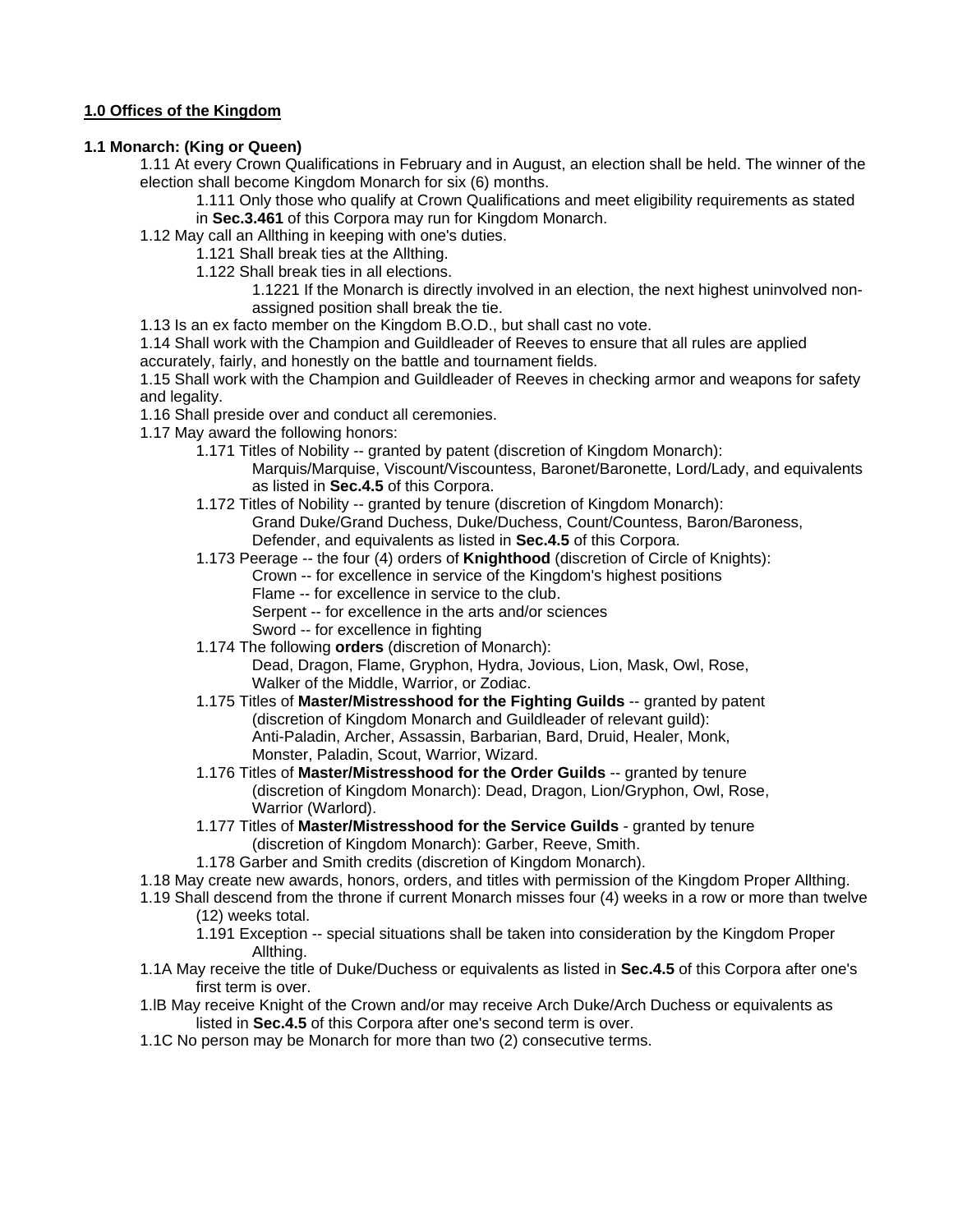## **1.2 Prime Minister**

- 1.21 Every second weekend in June and in December an election shall be held. The winner of this election shall become Prime Minister for six (6) months.
	- 1.211 Only those who meet eligibility requirements as listed in **Sec.3.462** may run for Prime Minister.
- 1.22 Must keep records of attendance of active members in the Kingdom Proper and Greater.
	- 1.221 Must keep the member information files accurate and current.
		- 1.2211 Member Information Files consist of persona sheet, waiver, personal symbol,etc 1.222 Maintain back files of official inter- and intra-kingdom publications.
	- 1.223 Maintain a list of members eligible to vote in any or all Kingdom level elections.
	- 1.224 Maintain a list of members eligible to vote in the Kingdom Proper Allthing.
- 1.23 Is responsible for providing Amtgard: Handbook on the Rules of Play and Corpora and By-laws for Amtgard: Kingdom of the Golden Plains to club members.
- 1.24 Is an ex facto member on the Kingdom B.O.D., but shall cast no vote.
- 1.25 All elections shall be done in accordance with **Sec.3.41** and subpoints.
- 1.26 Shall not miss more than a total of eight (8) weeks else the position is forfeit.
	- 1.261 Exception -- special situations shall be taken into consideration by the Kingdom Proper Allthing.
- 1.27 May receive the title of Baron/Baroness and equivalents as listed in **Sec.4.5** of this Corpora when the Prime Minister's term is over.
- 1.28 The Prime Minister shall call all new additions to the "Book of the Dead" (inactive members) and document for the Kingdom Monarch the reasons for not coming out to the park.
- 1.29 May call an Allthing if the Monarch and Regent are confirmed absent on the day of the regularly scheduled Allthing.

# **1.3 Princess or Prince/Consort or Regent**

- 1.31 At every Crown Qualifications in February and in August an election shall be held.
	- The winner of the election shall become Consort/Regent for six (6) months.
		- 1.311 Only those who qualify at Crown Qualifications and meet eligibility requirements as listed in **Sec.3.461** of this Corpora may run for Consort/Regent.
- 1.32 May call a Kingdom Proper Allthing in keeping with one's duties.
- 1.33 Shall head and be responsible for the Colleges of Arts and Sciences.
- 1.34 Is overall coordinator of Crown Coronation and Crown Mid-reign.
- 1.35 Shall become Kingdom Monarch should the current Kingdom Monarch leave the throne.
	- 1.351 Should the Consort/Regent wish not to ascend to the position of Kingdom Monarch the candidate who received the second most plurality votes vying for the position of Monarch at the prior Crown Qualifications shall ascend to the position of Kingdom Monarch.
	- 1.352 If the above procedure does not work., a pro-tem Monarch shall be assigned by the Kingdom Proper Allthing.
- 1.36 May bestow the following orders: Dead, Dragon, Lion, Owl, Rose.
- 1.37 May bestow Garber and Smith credits.
- 1.38 May create new awards, honors, and orders in keeping with Consort/Regent's duties with permission of the Kingdom Proper Allthing.
- 1.39 Shall descend from the throne if current Consort/Regent misses six (6) weeks in a row or more than twelve (12) weeks total.
	- 1.391 Exception -- special situations shall be taken into consideration by the Kingdom Proper Allthing.
	- 1.392 The candidate who received the second most plurality votes vying for the position of Consort/Regent at the prior Crown Qualifications shall ascend to the throne should the current Consort/Regent leave the throne.
	- 1.393 If the above procedure does not work, a pro-tem Consort/Regent shall be assigned by the Kingdom Proper Allthing.
- 1.3A May receive the title of Count/Countess and equivalent, as listed in **Sec.4.5** of this Corpora after Consort/Regents term is over.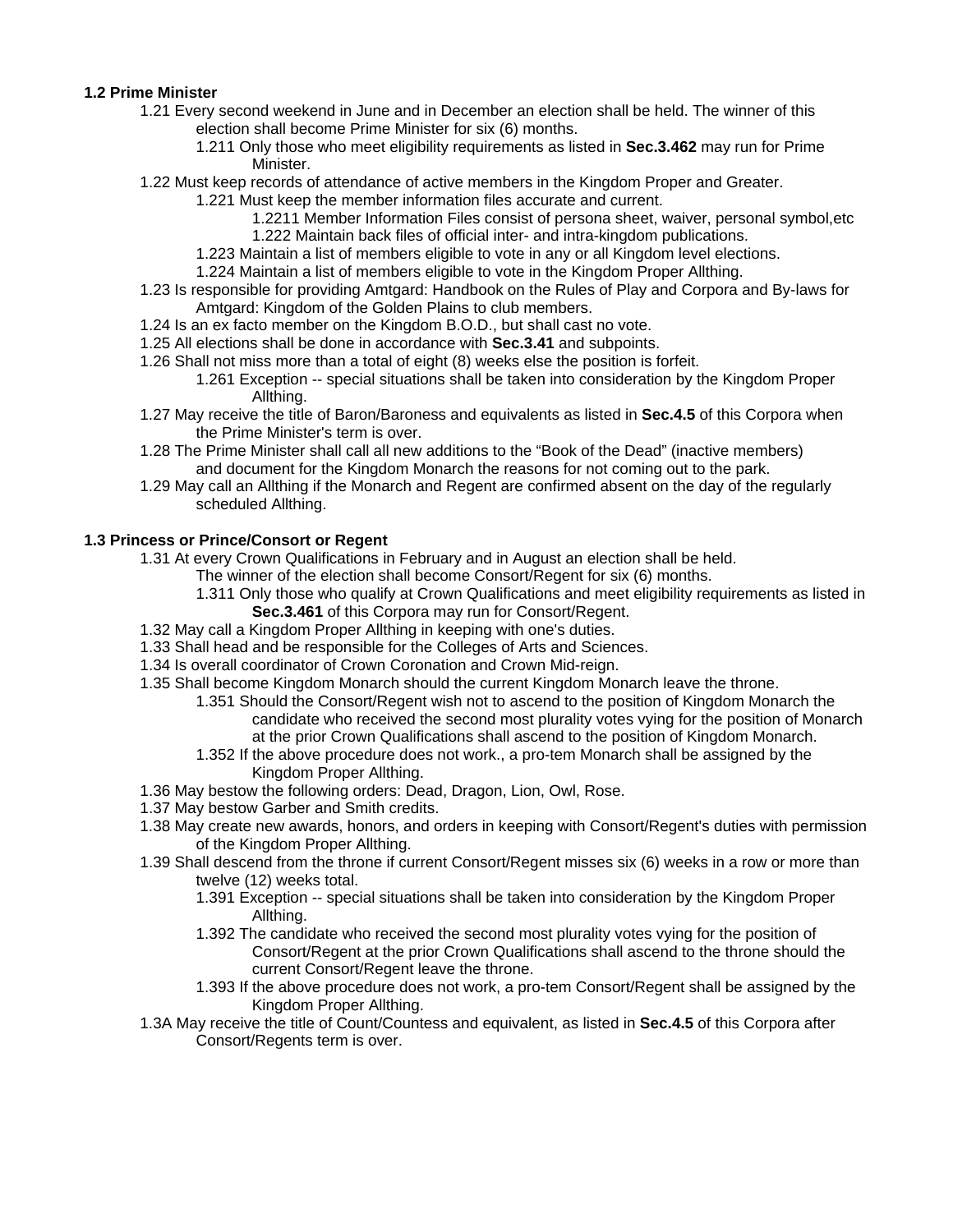# **1.4 Champion of the Kingdom (Champion)**

- 1.41 The winner of the Crown Tournament in February and in August shall assume the position of Champion for six (6) months.
	- 1.411 Only those who qualify at Crown Qualifications and meet eligibility requirements as listed in **Sec.3.461** of this Corpora may run for Champion.
- 1.42 Shall maintain a lost and found for the Kingdom Proper.
- 1.43 Shall work with the Monarch and the Guildleader of Reeves to ensure that all rules are applied accurately, fairly, and honestly on the battle and tournament fields.
- 1.44 Responsible for checking armor and weapons for safety and legality, and shall work with the Monarch and Guildleader of Reeves in this duty.
- 1.45 Responsible for organizing the battlegames and or tournaments on days when no predetermined scenarios are scheduled.
- 1.46 Shall be the Defender of the Crown.
- 1.47 Shall not miss four (4) weeks in a row or more than twelve (12) weeks total or else the position is forfeit.
	- 1.471 Exception -- special situations shall be taken into consideration by the Kingdom Proper Allthing.
	- 1.472 Should the Champion prematurely leave the position, the individual who placed second in the prior Crown Tournament shall ascend to the position of Champion.
	- 1.473 If the above procedure does not work, a pro-tem Champion shall be assigned by the Kingdom Proper Allthing.
- 1.48 May receive the title of Defender as listed in **Sec.4.5** of this Corpora after the Champion's term is over.
- 1.49 May call an Allthing if the Monarch, Regent and Prime Minister are confirmed absent on the day of the regularly scheduled Allthing.

#### **1.5 Guildleader of Reeves**

- 1.51 Shall be chosen from the Reeves' Guild by election at Crown Qualifications. Only Reeve Guild Members as defined in **Sec.2.A1** and the current Guildleader of Reeves may vote.
- 1.52 Responsible for insuring that all rules are applied accurately, fairly, and honestly on the battle and tournament fields, and shall work with the Monarch and Champion in this duty.
- 1.53 Shall work with the Monarch and the Champion in checking armor and weapons for safety and legality.
- 1.54 Must make sure that there is an appropriate number of Reeves at any Amtgard: Kingdom of the Golden Plains function and ensure that the conduct of the Reeves is competent and fair.
- 1.55 Shall be the Kingdom Proper Allthing's advisor on the Amtgard: Handbook on the Rules of Play and Corpora and Bylaws for Amtgard: Kingdom of the Golden Plains.
- 1.56 Shall give the Reeves' test and the Reeves'/Corpora test every three (3) months at Crown Qualifications and Crown Mid-reign.
- 1.57 If the current Guildleader of Reeves wishes to run for a position requiring a passing score on the Reeves'/Corpora test, the test given to the current Guildleader of Reeves shall be given by the Monarch, Prime Minister, and Consort/Regent.
	- 1.571 If the current Monarch, Prime Minister, or Consort/Regent is running for a position requiring a passing score on the Reeves'/Corpora test, that person will be replaced by the highest uninvolved, non-assigned position to aid in making the test for the current Guildleader of Reeves.

# **1.6 Captain of the Crown's Guard**

- 1.61 Appointment and dismissal is the decision of the Monarch and the Consort/Regent.
- 1.62 Shall be in charge of security at all Amtgard: Kingdom of the Golden Plains events and ceremonies.
- 1.63 Shall ensure that the Monarch and the Consort/Regent are Properly escorted at all Amtgard events and ceremonies.
- 1.64 Shall share duties with the Champion in terms of carrying out the policies of the Crown and/or Kingdom Proper Allthing.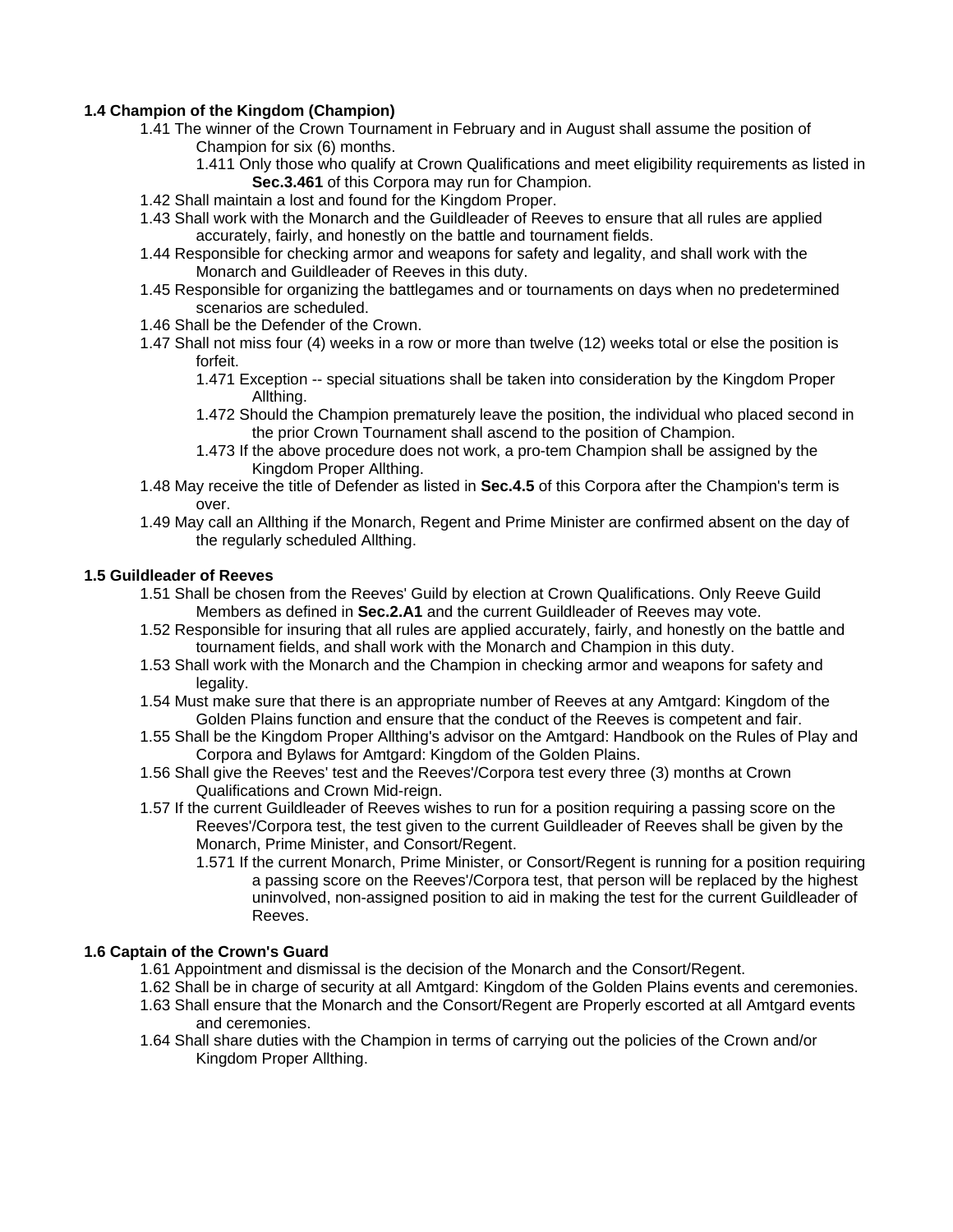#### **1.7 Scribe**

- 1.71 Appointment and dismissal is the decision of the Monarch and the Prime Minister.
- 1.72 Ensures that an official club newsletter is printed at least once every two (2) months.
- 1.73 Print any fliers, letters, or other news of the Kingdom B.O.D., Crown. and/or Prime Minister.
- 1.74 Work with the Monarch and Prime Minister to maintain a yearly calendar of events.
- 1.75 Keeps the minutes of all Kingdom Proper meetings and Allthings, excluding the B.O.D. meetings.
- 1.76 The Scribe shall assume the position of the Prime Minister should the present Prime Minister prematurely leave.
	- 1.761 If the Scribe does not wish to ascend to the position of Prime Minister, then a pro-tem Prime Minister shall be chosen by the Kingdom Proper Allthing.

# **1.8 Fighting Guild Guildleaders**

- 1.81 Each fighting guild will vote for their Guildleader at Crown Qualifications held every six (6) months.
- 1.82 Class guilds include all fighting guilds (anti-paladin, archer, assassin, barbarian, bard, druid, healer, monk, monster, paladin, scout, warrior, wizard).
- 1.83 Guildleaders have the following duties and responsibilities:
	- 1.831 Must keep their guild members following the Proper rules of their fighting guild.
	- 1.832 Help new people within their guild to learn and play by the Amtgard: Handbook on the Rules of Play.
	- 1.833 Encourage equipment, garb, and personas applicable to their fighting guild.
	- 1.834 Monitor current level and number of credits for each member within their guild.
		- 1.8341 Inform the Prime Minister the second weekend of every month of current number of credits and current level of each member in respective Guildleader's guild.
		- 1.8342 Club members may not use higher level class abilities and/or magics without taking level increase tests given by three (3) individual fighting guild Guildleaders, one of whom must be of the applicants respective fighting guild, regardless of the number of credits possessed. The Monarch may substitute as 1 of the 3 Guildleaders.
			- 1.83421 The Guildleader of Reeves may replace the applicant's respective Guildleader in the Guildleader's absence.
			- 1.83422 At times, monsters shall be under special circumstances concerning level increases.
		- 1.8343 If a guild member is misusing or abusing their class abilities and/or magics, the Guildleader of Reeves, the Guildleader of the guild member's class and the Champion may retest the guild member to ensure that the guild member is aware of the problem areas the guild member is having in one's class.
			- 1.83431 The guild member may play up to the level that the guild member knows until such time as the guild member knows the higher level abilities and/or magics through another test given by the Guildleader of Reeves, the Guildleader of the Guild member's class and the Champion no more than one (1) month's time after the initial test is given.
				- 1.834311 If the Guildleader of Reeves, a class Guildleader, or the Champion is misusing or abusing their respective class abilities and/or magics, the Monarch will replace that one position for terms of giving the test.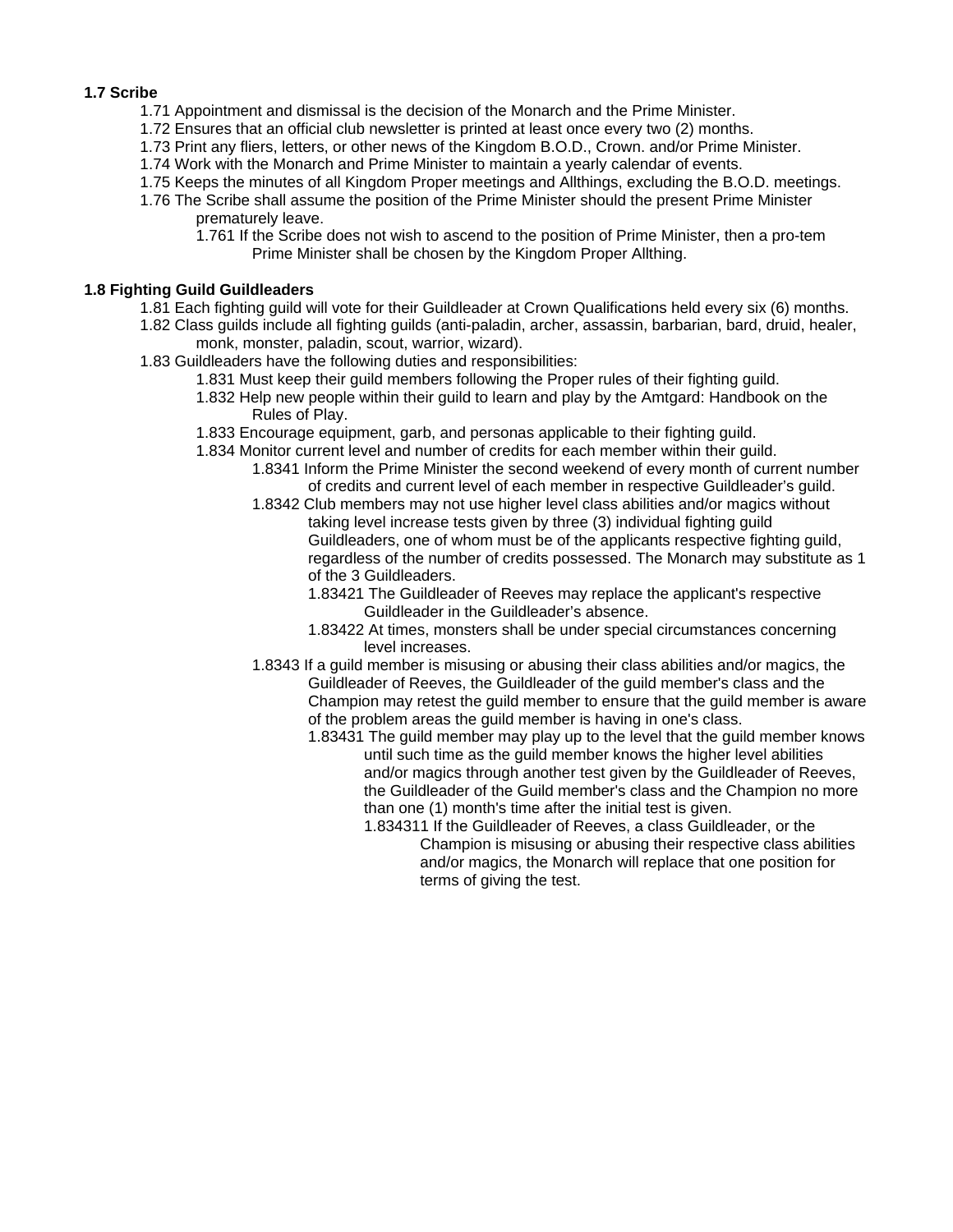#### **1.9 Board of Directors (B.O.D.)**

- 1.91 Duties of the B.O.D.
	- 1.911 The B.O.D. shall take care of all mundane affairs that are not inconsistent with this Corpora embodying additional provisions for the government of this organization.
	- 1.912 The alternate purpose of the B.O.D. shall be to advance the interest of the Amtgard: Kingdom of the Golden Plains through fellowship, the dissemination of the ideas and the discussion of policies to be adopted and promulgated to the membership at large.

1.92 Membership of the B.O.D.

- 1.921 The B.O.D. shall consist of seven (7) members at all times.
- 1.922 Election of two (2) voting B.O.D. members shall be held the second weekend in June.
- 1.923 Election of two (2) voting B.O.D. members shall be held the second weekend in December.
- 1.924 The immediate, past Kingdom Monarch has an automatic voting seat on the B.O.D. for up to one (1) year.
	- 1.9241 The four elected B.O.D. members hold that office for up to one year.
	- 1.9242 If any member of the B.O.D. runs and obtains the position of Monarch or Prime Minister, they will step down from the B.O.D., and an election shall immediately be held to replace them, the winner of the election will fulfill the term and office vacated.
	- 1.9243 At the end of a B.O.D. members term, one must take a minimum of a six (6) month leave or absence from the B.O.D.

1.925 A candidate must be at least 18 mundane years of age to be on the B.O.D

| <b>Chair</b>      | Vice-Chair        | <b>Secretary</b> | Treasurer         | <b>Cur Monarch</b> | <b>P.M.</b>       | Past Mon.  |
|-------------------|-------------------|------------------|-------------------|--------------------|-------------------|------------|
| Voting            | √oting            | Voting           | Voting            | No Vote            | No Vote           | Voting     |
| <b>Full Voice</b> | <b>Full Voice</b> | Full Voice       | <b>Full Voice</b> | <b>Full Voice</b>  | <b>Full Voice</b> | Full Voice |

1.93 Elections of the B.O.D. members

- 1.931 Nominations for B.O.D. members shall be made from the floor of the Kingdom Proper Allthing on the day of Prime Minister elections.
	- 1.932 B.O.D. members shall be elected by a simple plurality vote of dues-paid members.
	- 1.933 All B.O.D. elections shall be by secret ballot.
	- 1.934 All elections shall be done in accordance with **Sec.3.41** and subpoints.
	- 1.935 The B.O.D. shall elect its own officers by an open ballot, simple plurality vote.
		- 1.9351 The officers of the B.O.D. shall be the Chairperson, Vice-Chairperson, Secretary, and Treasurer.
	- 1.936 If a B.O.D. member prematurely leaves the B.O.D. for whatever reason, the newly elected B.O.D. member shall assume the duties and responsibilities of the office attained for the rest of the former B.O.D. members term.
	- 1.937 The current Kingdom Monarch and the current Prime Minister are ex facto members of the B.O.D.
		- 1.9371 The ex facto members of the B.O.D. have full voice, but may cast no vote at any B.O.D meetings.
	- 1.938 Non-B.O.D. members may view any B.O.D. meeting but cast no voice or vote.
	- 1.939 If any B.O.D. member, excluding ex facto members, misses three (3) meetings in a row or six (6) meetings total that member shall step down from the B.O.D. and an election shall immediately be held to replace that vacancy.
		- 1.9391 If the former Kingdom Monarch misses the above stated, the next former
			- Kingdom Monarch shall assume the duties of the vacated position.
- 1.94 Duties of Officers on the B.O.D.

#### 1.941 Chairperson

- 1.9411 The Chairperson of the B.O.D. shall preside at all meetings of the B.O.D. and may call special meetings of the B.O.D.
- 1.9412 Shall countersign all contracts and vouchers of the Kingdom of the Golden Plains and shall perform such other duties as may be assigned to the Chairperson by the B.O.D. or which usually pertain to that office.
- 1.9413 Shall break all ties at all B.O.D. meetings and functions.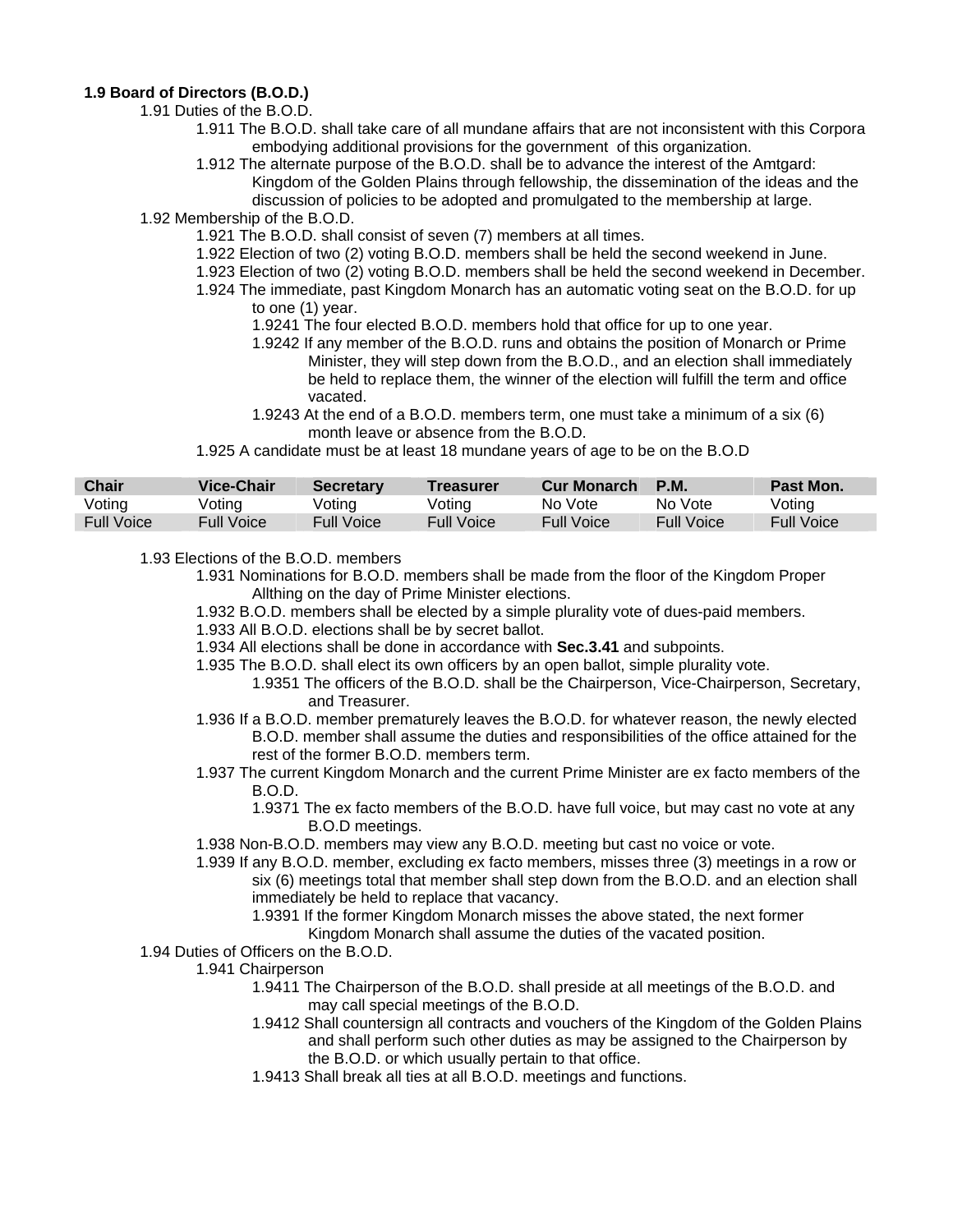1.942 Vice-Chairperson

- 1.9421 The Vice-Chairperson shall perform any and all duties of the Chairperson, Secretary, or Treasurer during the absence of disability of those positions.
- 1.9422 Shall head advertising and all promotional activities of Amtgard: Kingdom of the Golden Plains.
- 1.943 Secretary of the B.O.D.
	- 1.9431 It shall be the duty of the Secretary to keep in books which are the property of Amtgard: Kingdom of the Golden Plains, a complete and clear record of the Kingdom's activities, and keep minutes of all B.O.D. meetings.
	- 1.9432 The Secretary shall call the role of the B.O.D. meetings and notify B.O.D. members of special meetings.
	- 1.9433 The Secretary shall attend to the correspondence of the Kingdom and all mundane organizations and/or persons.
	- 1.9434 The Secretary shall keep a reproduction of all correspondence on file and accessible to the Kingdom at all times.
		- 1.94341 May submit a reproduction of any and/or all correspondence to the Scribe for publication in club newsletter.
- 1.944 Treasurer of the B.O.D.
	- 1.9441 The Treasurer shall collect all dues and assessments payable to the Kingdom Proper and shall give receipts therefore.
		- 1.9442 Shall have custody of all funds of the Kingdom and shall make such disbursements therefrom as are directed by the Kingdom Proper Allthing.
	- 1.9443 Shall keep books of accounts containing an accurate record of all receipts and disbursements and funds of the Kingdom and shall give a report thereof to the Kingdom Proper Allthing at each meeting.
	- 1.9444 Shall sign, with the Chairperson all checks or vouchers for the payment of money by the Kingdom.
	- 1.9445 The books of the Treasurer shall be audited at the expiration of the Treasurer's term of office by the Prime Minister and a dues-paying member at large appointed thereof by the Monarch.

1.95 Restrictions of the B.O.D.

- 1.951 The B.O.D. has no power whatsoever to add, alter, change, or delete or otherwise affect the Corpora or rule-book.
- 1.952 The B.O.D has no status in order of precedence and no jurisdiction over internal club functions, excluding ex facto members.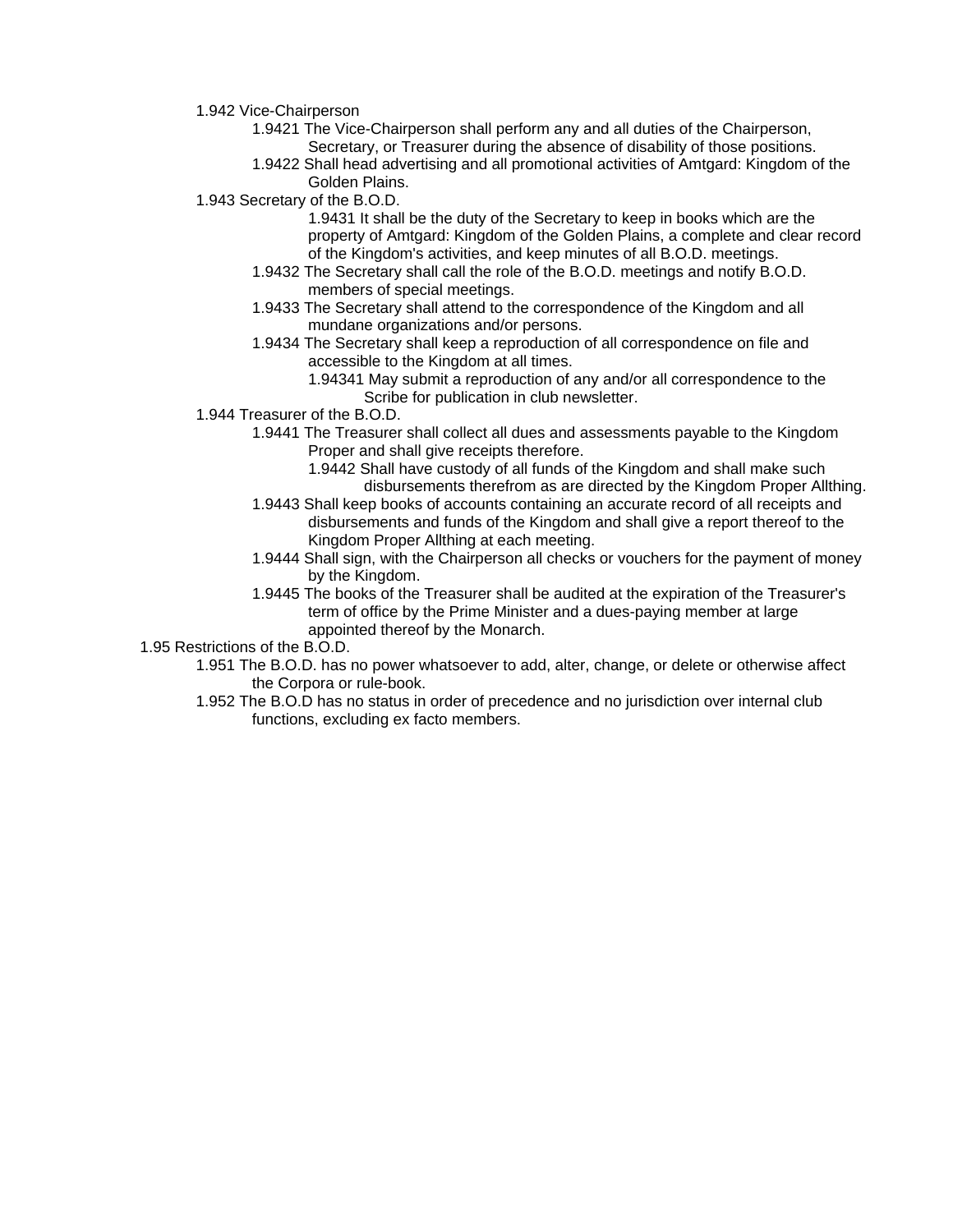# **2.0 Other Positions**

# **2.1 Circle of Knights**

- 2.11 Shall be composed of all Knight(s) who are residents of the Kingdom of the Golden Plains.
- 2.12 Any Amtgard member may approach the Circle of Knights for presenting candidates for Knighthood; however, it is good policy to approach the Guildleader of the Circle of Knights.
- 2.13 The Monarch must have the Circle of Knights approval by a simple, open ballot plurality vote for approval to Knight a candidate for Knighthood.
- 2.14 Shall observe group members of the Kingdom Proper and Greater for those qualified to receive Knighthood.
- 2.15 The Guildleader of the Circle of Knights of the Kingdom of the Golden Plains shall approach the Knight of another Kingdom if that Knight's squire resides in the Golden Plains and shall be receiving Knighthood.
- 2.16 Shall discuss any possible changes for Knighthood criteria to be presented to the Allthing.
- 2.17 Only a Knight may award a candidate Knighthood.
	- 2.171 If the Monarch is not a Knight, then the Guildleader of the Circle of Knights shall award the subject of Knighthood.
		- 2.1711 If the Guildleader of the Circle of Knights shall be receiving another Order of Knighthood, the Circle of Knights shall decide upon which Knight shall grant the Guildleader of the Circle of Knights his/her next Order of Knighthood.
		- 2.1712 Special circumstances concerning who should award a candidate Knighthood shall be taken into consideration by the Circle of Knights.
- 2.18 At every Crown Qualifications in February and August the Guildleader of the Circle of Knights shall be elected from and by the Circle of Knights, and that position is held for six (6 ) months.
- 2.19 The Guildleader of the Circle of Knights has the following responsibilities:
	- 2.191 Is the only one who may call Circle of Knights meetings.
	- 2.192 Shall break all ties in Circle of Knights meetings.
	- 2.193 Shall inform Knights of the Golden Plains that are absent from a Circle of Knights meeting of what transpired at the meeting.
- 2.1A If a Knight residing in the Golden Plains qualifies for another Order of Knighthood, the meeting concerning granting the Knight his/her next Order of Knighthood shall be held with the absence of the qualified Knight.
- 2.1B If the Guildleader of the Circle of Knights is qualified for another Order of Knighthood, the Circle of Knights may call an impromptu meeting without the Guildleader of the Circle of Knights.
	- 2.1B1 The Knight with the most Orders of Knighthood shall preside over the meeting and break all ties.
	- 2.1B2 If more than one Knight has an equal number of Orders of Knighthood, the Knight with the most seniority shall preside over the meeting and break all ties.

# **2.2 Colleges of Arts and Sciences**

- 2.21 The non-fighting guilds shall have a Guildleader chosen every six (6) months at Crown Coronation. The Monarch shall choose the Science Guildleaders, and the Consort/Regent shall choose the Arts Guildleaders, both must agree on all ten (10). Newly appointed Guildleaders shall meet with the Regent at coronation and plan the next reigns activities.
- 2.22 The following are the core guilds:
	- 2.221 Arts -- Art, Garbers, Literature, Minstrels, Theatre
	- 2.222 Sciences -- Engineers, Gladiators, Heraldry, Sages, Smiths
	- 2.223 More guilds may be added by the decision of the Kingdom Proper Allthing.
- 2.23 Guildleaders are responsible for encouraging the application, growth, and interest of their particular guild.
- 2.24 Arts and Sciences Guildleaders have the following duties:
	- 2.241 Art -- aid the Scribe in supplying artwork- for the Kingdom Proper newsletter and aid the Guildleader of Heraldry in the design of club member's personal symbols.
	- 2.242 Engineers -- aid in design of special scenario battlefields, siege weapons, and structure construction of the like.
	- 2.243 Garbers -- inform the Monarch and Consort/Regent when a Garber credit should be awarded for the following reasons: armor construction, flag/banner construction, making garb for others, making garb for one's self (note that the Garber credits may be awarded in addition to other awards or orders).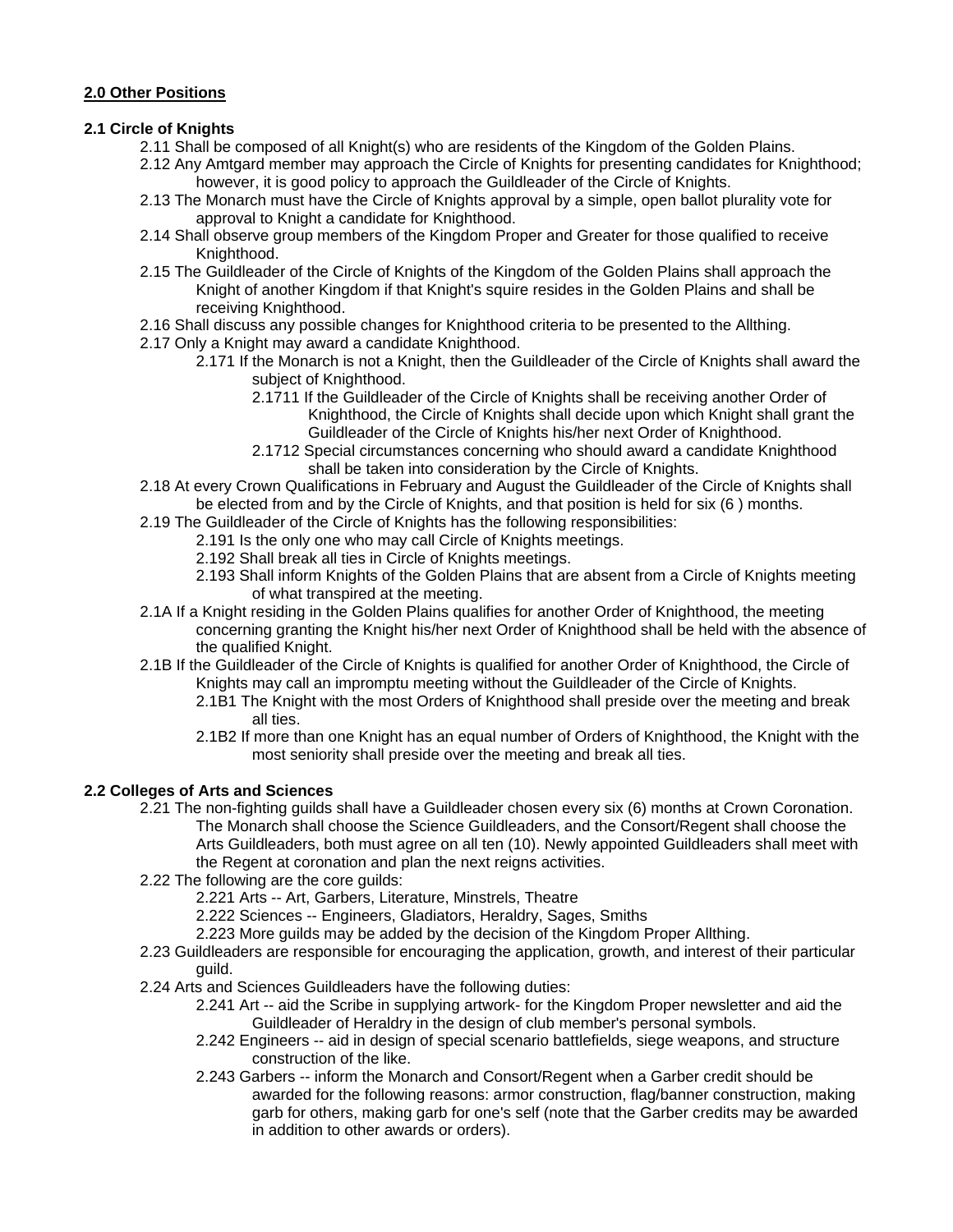2.2431 Aid the Consort/Regent in scheduling and location of garbing workshops.

 2.244 Gladiators -- responsible for weekly fighter practices and aid the Champion in design and set-up of battlegame scenarios.

 2.2441 Inform the Allthing when a person achieves a new weapon classification rating in dueling. Ratings are gained in each weapon class by the schedule that follows:

|             | *Duels must be fought by 4 different opponents determined by the dueling/tournament organizers |
|-------------|------------------------------------------------------------------------------------------------|
| AA          | Win twelve (12) or more consecutive duels*                                                     |
|             | Win six (6) or more consecutive duels*                                                         |
| B           | Win a weapon class [four (4) or more duels]*                                                   |
| $\mathbf C$ | Place second or third in a weapon class [four (4) or more duels]                               |

2.2442 Keep member's dueling records accurate and current.

- 2.245 Heraldry -- Collect and maintain personal symbols of all Kingdom Proper and Greater members and official organizations.
- 2.246 Literature -- Inform the Monarch and Consort/Regent when a smith credit should be awarded for sponsoring a club publication.

2.2461 Aid the Scribe in letters, articles, and editing of official newsletter.

- 2.247 Minstrels -- Aid the Court Bard in organization of musical performances at official Kingdom Proper ceremonies, aid in bardics, and maintain club songbook.
- 2.248 Sages -- Collect and maintain persona histories of all Kingdom Proper and Greater members and official organizations.
- 2.249 Smiths -- Inform the Monarch and Consort/Regent when a smith credit should be awarded for one of the following reasons: sponsoring a major Amtgard event, workshop, or any other comparable service to the club.
	- 2.2491 Aid the Consort/Regent in the set-up and location of all cultural workshops.
- 2.24A Theatre -- Aid the Court Bard in organization of theatrical performances at official Kingdom Proper ceremonies and may opt to sponsor theatrical performances at Crown Coronation and Crown Midreign.

# **2.3 Court Bard**

- 2.31 Appointment and dismissal is the Consort/Regents option.
- 2.32 Responsible for organization and performance of the arts and sciences at official Kingdom Proper functions and ceremonies.
- 2.33 May double as the Herald in the Court Herald's absence.

#### **2.4 Court Herald**

- 2.41 Appointment and dismissal is the Monarch's option.
- 2.42 Responsible for all announcements of policies and decisions of the Kingdom Proper Allthing and declarations of the Crown.
- 2.43 Responsible for announcing all persons wishing to address the Court and/or Kingdom Proper Allthing.

2.431 Maintains conduct of the floor of the Kingdom Proper Allthing.

#### **2.5 Court Jester**

- 2.51 Appointment and dismissal is the Consort/Regents option.
- 2.52 Responsible for humor and levity at official Kingdom Proper ceremonies.

#### **2.6 Crown's Guard**

- 2.61 No more than ten (10) people shall fill these slots, excluding the Champion, the Consort/Regents Defender and the Captain of the guard. They shall be chosen by the Monarch and Consort/Regent at Crown Coronation.
	- 2.611 Five (5) guard members are chosen by the Monarch, and five (5) guard members are chosen by the Consort/Regent; all ten (10) must be approved of by the Monarch and Consort/Regent.
- 2.62 Shall escort the Crown and aid the Captain of the Crown's Guard in the Captain's duties.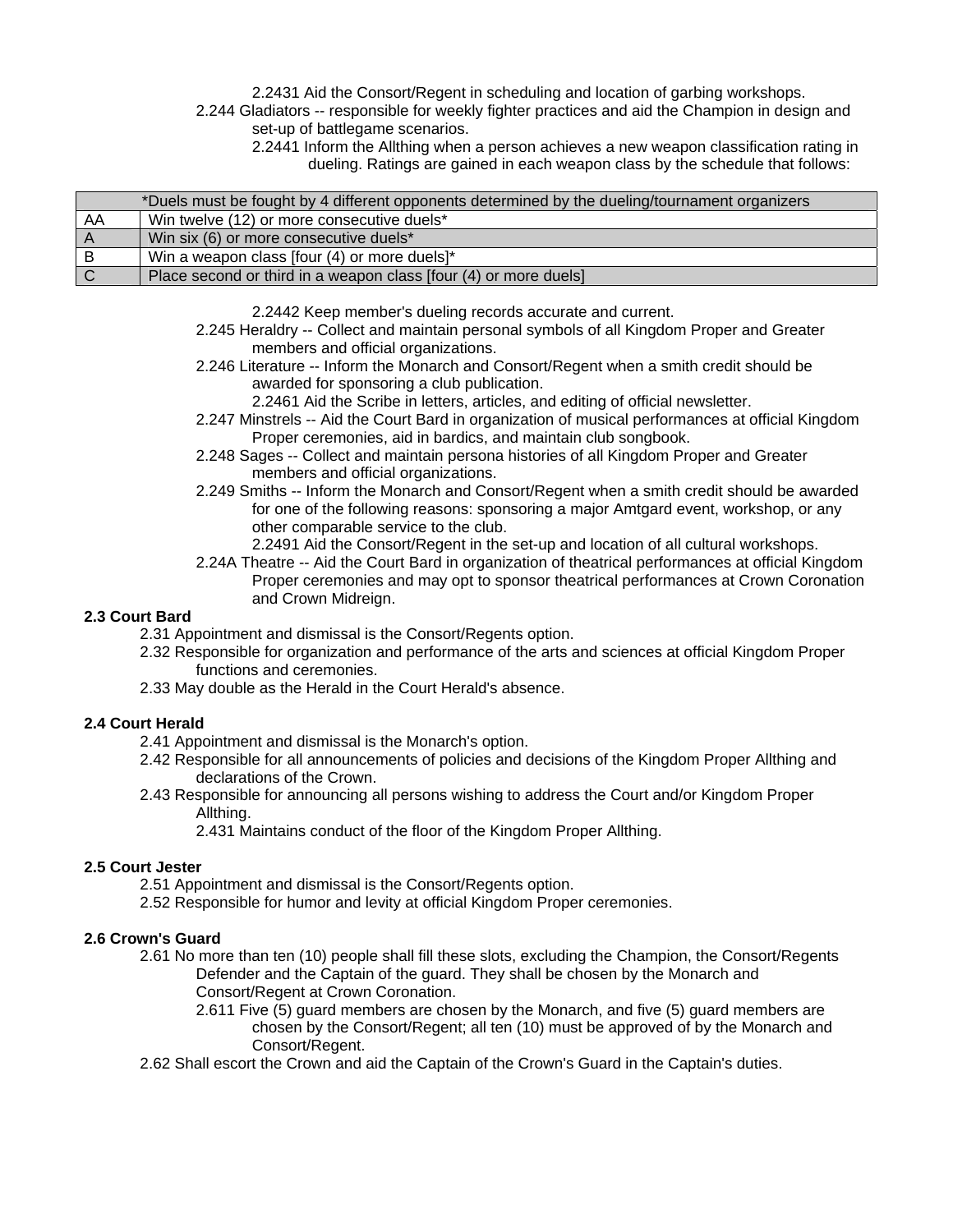## **2.7 Consort/Regent's Defender**

- 2.71 Appointment and dismissal is the Consort/Regent's option.
- 2.72 Shall escort and serve the Consort/Regent in much the same way the Champion augments the Monarch.

#### **2.8 Circle of Steel**

- 2.81 Shall be composed of the captains of all Kingdom Greater companies with three (3) or more active members.
- 2.82 Shall organize and orchestrate company-related activities within the club.
- 2.83 Is responsible for battlefield activities during Crown Coronation and Crown Mid-reigns. 2.831 Shall work with the Champion and Consort/Regent in this duty.
- 2.84 Every Crown Qualifications in February and August the Guildleader of the Circle of Steel is elected from and by the Circle of Steel, and that position is held for six (6) months.
- 2.85 The Guildleader of the Circle of Steel has the following responsibilities:
	- 2.851 The only one who can call Circle of Steel meetings.
	- 2.852 Shall break all ties in Circle of Steel meetings.

# **2.9 Circle of Lords**

- 2.91 Shall be composed of all Lords and Ladies of all Kingdom Greater households with three (3) or more active members.
- 2.92 Shall organize and orchestrate household-related activities within the club.
- 2.93 Is responsible for the feast at Crown Mid-reign.
	- 2.931 Shall work with the Consort/Regent at Crown Coronation feast.
- 2.94 Every Crown Qualifications in February and August the Guildleader of the Circle of Lords is elected from and by the Circle of Lords, and that position is held for six (6) months.
- 2.95 The Guildleader of the Circle of Lords has the following responsibilities:
	- 2.951 The only one who can call Circle of Lords meetings.
		- 2.952 Shall break all ties in Circle of Lords meetings.

# **2.A Reeves' Guild**

- 2.Al Members are those who have passed the Reeves' or the Reeves'/Corpora test within the last six months with a score of 75 percent or better and have taken at least one Reeve credit in the past 6 months.
	- 2.A11 Passing score on the Reeves' and the Reeves'/Corpora test is 75 percent or better.
- 2.A2 While under the jurisdiction of the Guildleader of Reeves, the Reeves' have the following powers over the battlegames:
	- 2.A21 May add newcomers and adjust the teams to balance a game.
	- 2.A22 May call whether a hit on a person is valid.
	- 2.A23 May retrieve expended or discarded equipment.
	- 2.A24 May take time off a person's death if one died especially well, up to two (2) minutes.
	- 2.A25 May declare a person dead, or add time to a person's death if one persistently causes problems.
	- 2.A26 May declare the end of a game if play stagnates.
	- 2.A27 May appropriate additional Reeves if needed.
- 2.A3 Reeves are responsible for the following:
	- 2.A31 Shall ensure that the games are safe to participants and bystanders.
	- 2.A32 Shall take unsafe people or equipment off the battle or tournament fields.
	- 2.A33 Shall help the participants in their understanding of the games.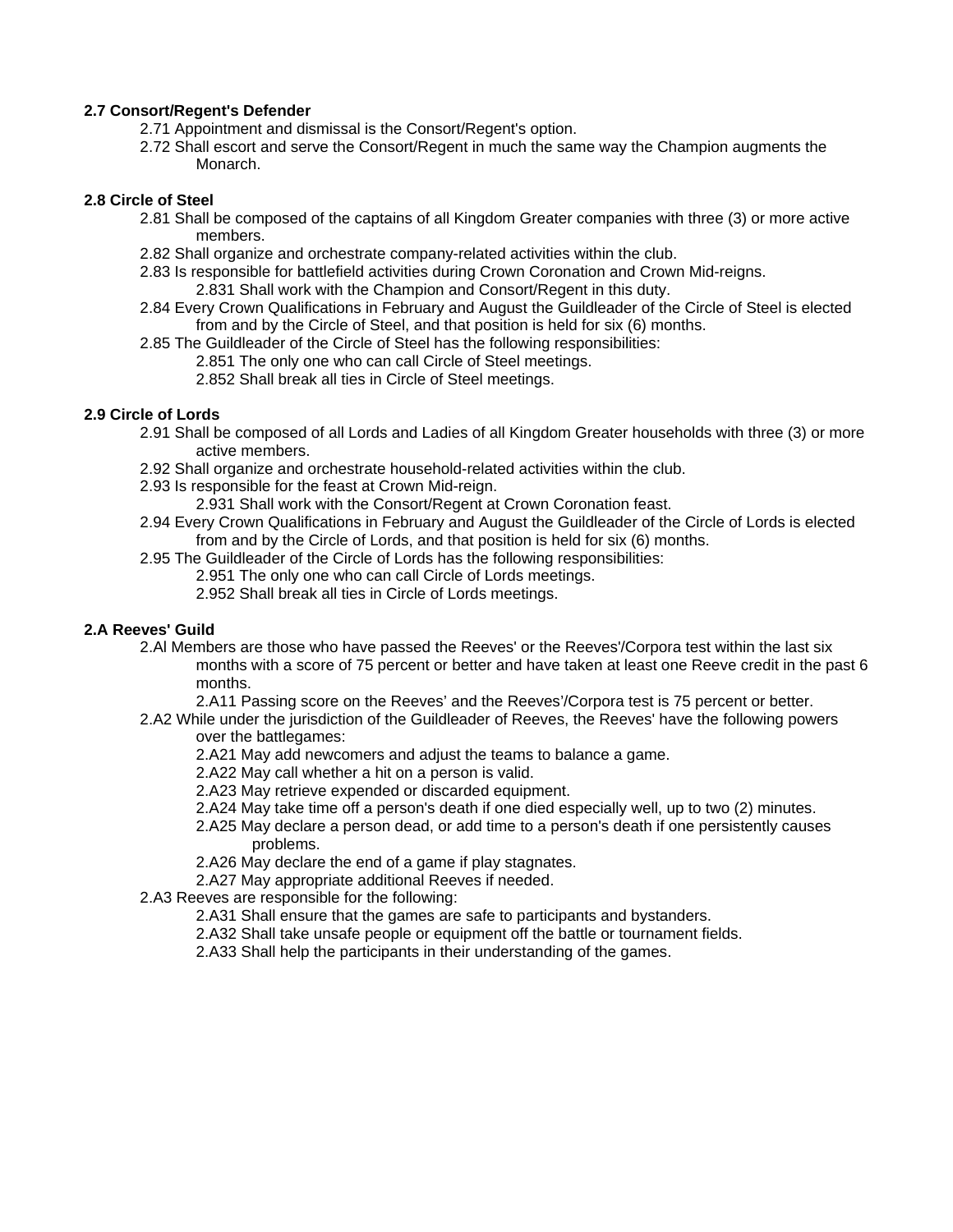# **3.0 Club Government**

# **3.1 Allthing**

- 3.11 The Kingdom Proper Allthing shall be scheduled the second Sunday of each month.
	- 3.111 The Monarch may reschedule the Allthing with at least one weeks advance notice to the Kingdom members.
	- 3.112 The Monarch or Consort/Regent may call an emergency Allthing, if needed.
- 3.12 Anyone may attend the Kingdom Proper Allthing.
- 3.13 The Allthing may do the following:
	- 3.131 Discuss and vote on major expenditures of the club treasury.
	- 3.132 Discuss the future and priorities of the Kingdom Proper and Greater.
	- 3.133 Discuss possible reasons for removal of club officers and special circumstances for them retaining their positions.
- 3.14 Only dues-paid Kingdom of the Golden Plains residents as defined in Sec.9.10 may vote on presented policies and decisions.
- 3.15 Only the Monarch and Regent may call an Allthing.
	- 3.151 The Prime Minister may call an Allthing if the Monarch and Regent are confirmed absent on the day of the regularly scheduled Allthing.
		- 3.1511 The Champion may call an Allthing if the Monarch, Regent, and Prime Minister are confirmed absent on the day of the regularly scheduled Allthing.

#### **3.2 Corpora and Bylaws for Amtgard: Kingdom of the Golden Plains and Amtgard: Handbook on the Rules of Play Changes**

- 3.21 Problems that arise within the Corpora and Bylaws for Amtgard-Kingdom of the Golden Plains and/or Amtgard:Handbook on the Rules of Play shall be temporarily resolved by a decision of the Monarch and Prime Minister until the next Allthing, a duration of one (1) to three (3) weeks.
	- 3.211 The decision agreed upon by the Monarch and the Prime Minister shall be discussed by the Kingdom Proper Allthing and the final decision shall be made law to be added to the Corpora and Bylaws for Amtgard: Kingdom of the Golden Plains and/or Amtgard: Handbook on the Rules of Play.
- 3.22 Only a Kingdom Proper Allthing held in the Kingdom's Crown lands can permanently add, change, or delete from the Corpora and Bylaws for Amtgard: Kingdom of the Golden Plains or Amtgard: Handbook on the Rules of Play.
	- 3.221 Only Kingdom Proper residents as defined in **Sec.9.15** may vote on Corpora policies and decisions.
- 3.23 Final rulings shall be added to the Corpora and Bylaws for Amtgard: Kingdom of the Golden Plains and/or Amtgard: Handbook on the Rules of Play.
- 3.24 All groups within the Kingdom of the Golden Plains must abide by the Kingdom of the Golden Plains Corpora.

3.241 Any decision made by a subsidiary group which is in contradiction to, or causes a conflict of

interest, shall be considered null and void unless passed by the Kingdom Proper Allthing.

# **3.3 Dues and Policies of the Treasury**

- 3.31 The Treasurer of the B.O.D. shall serve in the capacity of club treasurer.
	- 3.311 Dues-paid members are entitled to a copy of the Amtgard: Handbook on the Rules of Play, Corpora and Bylaws for Amtgard: Kingdom of the Golden Plains, and the group newsletter. However, note that the group is not obligated to provide materials to a member if the cost of reproduction exceeds the sum of their dues.
- 3.32 Receipts shall be given and recorded in the Kingdom ledger by the Treasurer of the B.O.D.

# 3.33 Dues are \$6 for six (6) months.

#### **3.4 Elections**

- 3.41 All elections shall be held and votes shall be gathered and counted by the Prime Minister and a dues-paying member at large chosen by the Guildleader of Reeves.
	- 3.411 If the Prime Minister and the Guildleader of Reeves is the same person, then the Consort/Regent shall choose the dues-paying member at large.
	- 3.412 Prime Minister elections shall be held by Guildleader of Reeves and a dues-paying member at large chosen by the Consort/Regent.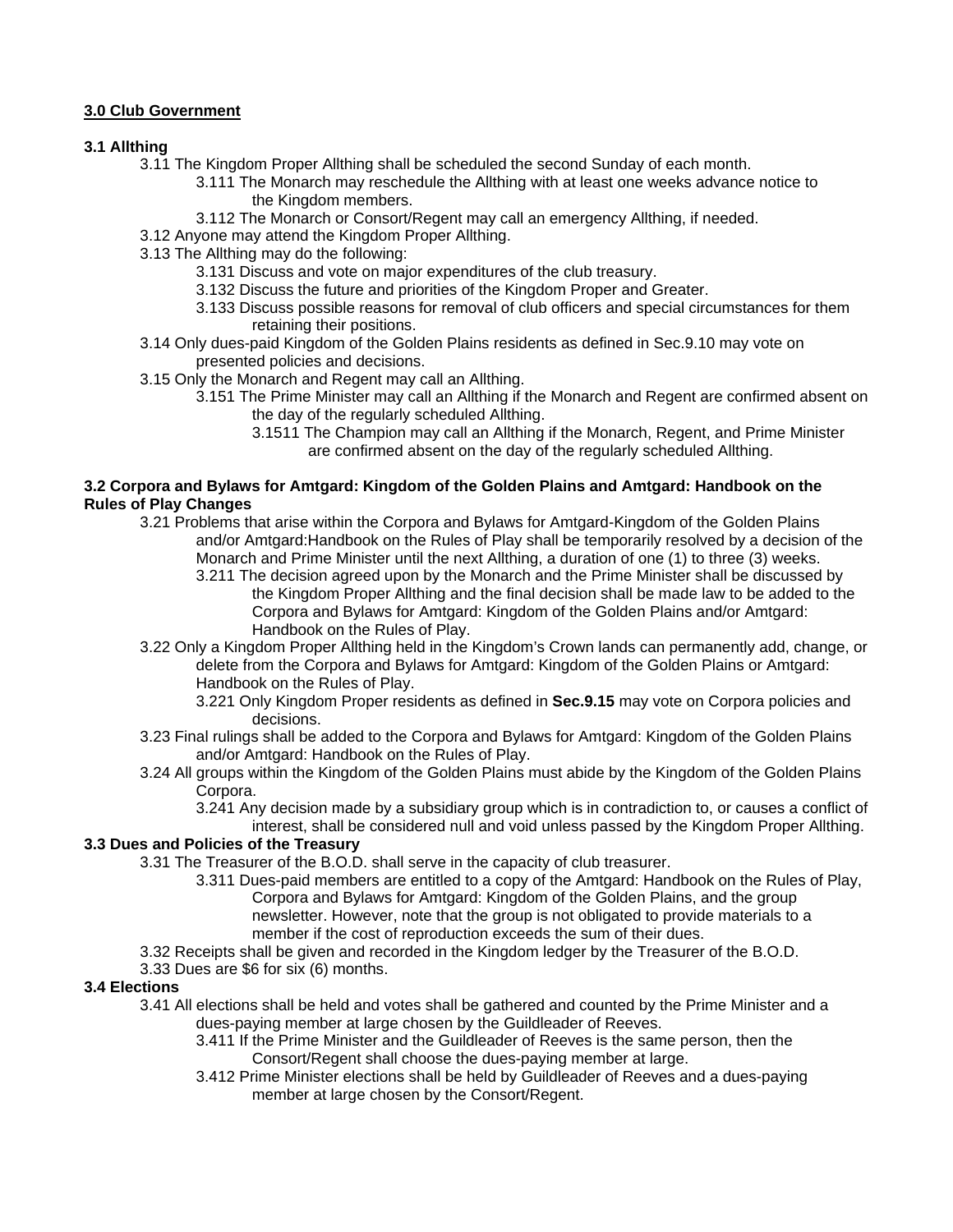- 3.4121 If the current Prime Minister is running for re-election and is also the Guildleader of Reeves, then the Consort/Regent and a dues-paying member at large chosen by the Monarch shall hold the election and count the votes.
- 3.4122 If the current Guildleader of Reeves is running for the position of Prime Minister, than the Consort/Regent and a dues-paying member at large chosen by the Monarch shall gather and count the votes.
- 3.42 The winner of any election requires a simple plurality vote.
	- 3.421 All elections of club officers shall be done by secret ballot.
- 3.43 The following are the requirements for member eligibility to vote in any election, excluding Class Guildleaders:
	- 3.431 Residents must be dues-paid one (1) week prior to pertinent election. Unless special arrangements are made with both the Kingdom Treasurer and Kingdom Prime Minister during the week prior to the election.
	- 3.432 Shall be active as defined in **Sec.9.16**
	- 3.433 Shall be signed-in on the Prime Minister's sign-in sheet the day of pertinent elections.
	- 3.434 Shall have been a resident of the Kingdom of the Golden Plains for six (6) months to vote in any election.
		- 3.4341 For members of a Duchy, Barony, or a Shire which has been in existence for over 6 months, to vote in their local election, excluding Class Guildleaders and Kingdom level elections, members shall have been a resident of that group for three (3) months.
	- 3.435 Members must be in attendance at Kingdom Crown Qualifications in order to vote for Kingdom Monarch and Kingdom Consort/Regent. Members of Kingdom Greater unable to attend may cast their vote in their local election for Kingdom Monarch. If any member of the Kingdom Greater groups plan on attending Crown Qualifications, they must wait and vote in the regular election at Kingdom Proper on the Sunday of Crown Qualifications, and not in their own groups elections.
		- 3.4351 Kingdom Greater local elections may take place any time during the week and a half leading up to Crown Qualifications.
		- 3.4352 The winner of the Kingdom Greater local elections shall receive the prescribed number of votes listed below. In case the winner fails to qualify, the second place winner will receive the prescribed number of votes.

| <b>Group Size</b> | # of Votes |
|-------------------|------------|
| Duchy             |            |
| Barony            |            |
| Shire             |            |

- 3.43521 A groups electoral vote may not exceed actual number of votes cast.
- 3.4353 These votes must be sent into the Kingdom Prime Minister by 6:00 pm The Sunday of Crown Qualifications, either by email, mail, or phone.
- 3.4354 All groups must still send a copy of their records so that their voting members can be verified by the Kingdom Prime Minister.
- 3.436 Only Kingdom Proper residents may vote for the Prime Minister and Kingdom B.O.D.
- 3.44 The following are the requirements for eligibility to vote for a fighting guild Guildleader:
	- 3.441 Shall have at least one (1) credit in a guild in the past six (6) months.
	- 3.442 Shall be a Kingdom Proper resident as defined in **Sec.9.15**
	- 3.443 Shall be signed-in on the Prime Minister's sign-in sheet the day of pertinent election.
- 3.45 The Crown may set a minimum attendance for determining legitimacy of elections before the election is held.
- 3.46 Eligibility to run for club positions:
	- 3.461 Eligibility to run for Kingdom Monarch, Kingdom Consort/Regent, and Champion:
		- 3.4611 Shall be active as defined in **Sec.9.16**
		- 3.4612 Shall be signed-in on the Prime Minister's sign-in sheet the day of pertinent election.
		- 3.4613 Shall be dues-paid at least one (1) week prior to pertinent election.
		- 3.4614 Shall pay \$5 for each position one is running for. Qualification fees are due before entering any item/event in Crown Qualifications. Unless special arrangements are made with both the Kingdom Treasurer and Kingdom Prime Minister during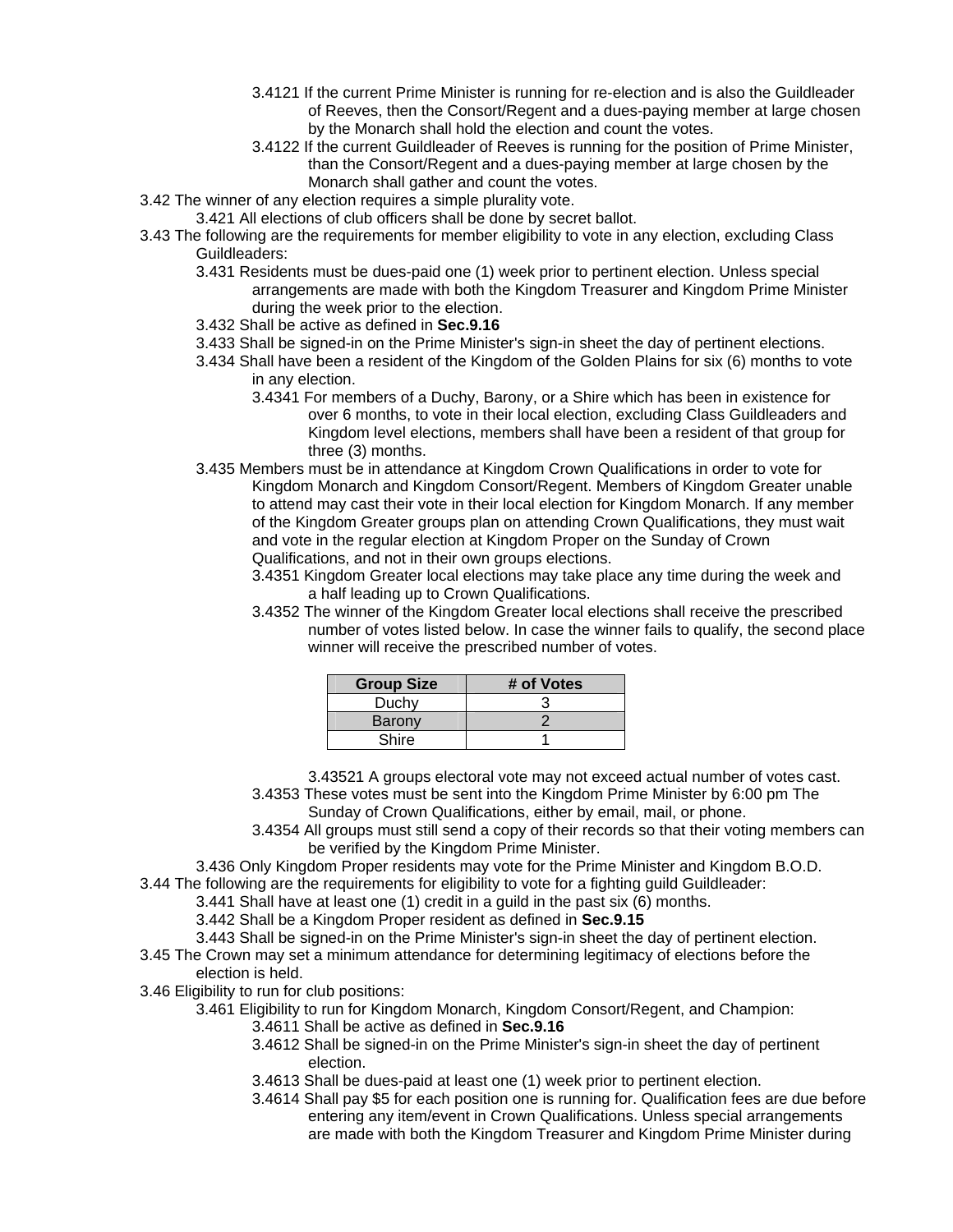the week prior to the election.

- 3.46141 If the Treasurer of the B.O.D. is running for a position, the Crown
- Qualifications Coordinator shall act as Treasurer in this instance.
- 3.4615 Must pass the Reeves'/Corpora test.
- 3.4616 Shall be a resident which is defined in **Sec.9.10** of this Corpora.
- 3.4617 Shall have been a resident of the Kingdom of the Golden Plains for six months Prior to the election.
	- 3.46171 For a member of a Duchy, Barony, or a Shire which has been in existence for over 6 months, to run for Monarch, Regent, Champion of their local group, member shall have been a resident of that group for three (3) months prior to the election.
- 3.462 Eligibility to run for Prime Minister:
	- 3.4621 Shall be active as defined in **Sec.9.16**
	- 3.4622 Shall be signed-in on the Prime Minister's sign-in sheet the day of pertinent election.
	- 3.4623 Shall be dues-paid at least one (1) week prior to pertinent election.
	- 3.4624 All candidates for the election must be nominated and approved of by the scheduled Kingdom Proper Allthing before the election.
	- 3.4625 Must pass the Corpora test
	- 3.4626 Shall be a Kingdom Proper resident which is defined in **Sec.9.15** of this Corpora.
	- 3.4627 Shall have been a Kingdom Proper resident six months prior to the election.
		- 3.46271 For a member of a Duchy, Barony, or a Shire which has been in existence for over 6 months, to run for Prime Minister of their local group, member shall have been a resident of that group for three (3) months prior to the election.
- 3.463 Eligibility for the B.O.D.:
	- 3.4631 Shall be active as defined in **Sec.9.16**
	- 3.4632 Shall be signed-in on the Prime Minister's sign-in sheet the day of pertinent election.
	- 3.4633 Shall be dues-paid at least one (1) week prior to pertinent election.
	- 3.4634 Shall be a Resident which is defined in **Sec.9.10** of this Corpora.
- 3.4635 Shall have been a Kingdom Proper resident for six months prior to the election. 3.464 Eligibility for Class Guildleaders:
	- 3.4641 Shall have signed-in on the Prime Minister's sign-in sheet at least once (1) in the
		- past six months from the day of the pertinent elections.
		- 3.4642 Shall be a Kingdom Proper resident which is defined in **Sec.9.15** of this Corpora.
- 3.465 Eligibility for the Guildleader of the Circle of Knights:
	- 3.4651 Shall be a Knight who is a resident of the Golden Plains.
- 3.466 Eligibility for the Guildleader of the Circle of Lords:
	- 3.4661 Shall be a Lord or Lady of an official household.
	- 3.4662 Shall be a resident which is defined in **Sec.9.10** of this Corpora.
- 3.467 Eligibility for the Guildleader of the Circle of Steel:
	- 3.4671 Shall be a captain of an official company.
	- 3.4672 Shall be a resident which is defined in **Sec.9.10** of this Corpora.
- 3.47 The Monarch shall break any tied votes in any election.
	- 3.471 If the Monarch is directly involved in an election, the next highest, uninvolved non-assigned position shall break the tie.
	- 3.472 If the tie breaking decision comes down to fighting guild Guildleaders, the person who is the Guildleader of the most fighting guilds shall break the tie.
- 3.473 If two (2) or more people are Guildleaders of the same amount of fighting guilds, then the Guildleader with the most guild members in one of their respective guilds shall break the tie. In the second terms of the second state of the second state  $t$ 
	- 3.474 If circumstances dictate that the above procedure should prove ineffective, then a revote shall be cast.
	- 3.48 A person shall not hold more than one (1) of the following offices at any one (1) time: Kingdom Monarch, Prime Minister, Kingdom Consort/Regent, or Champion.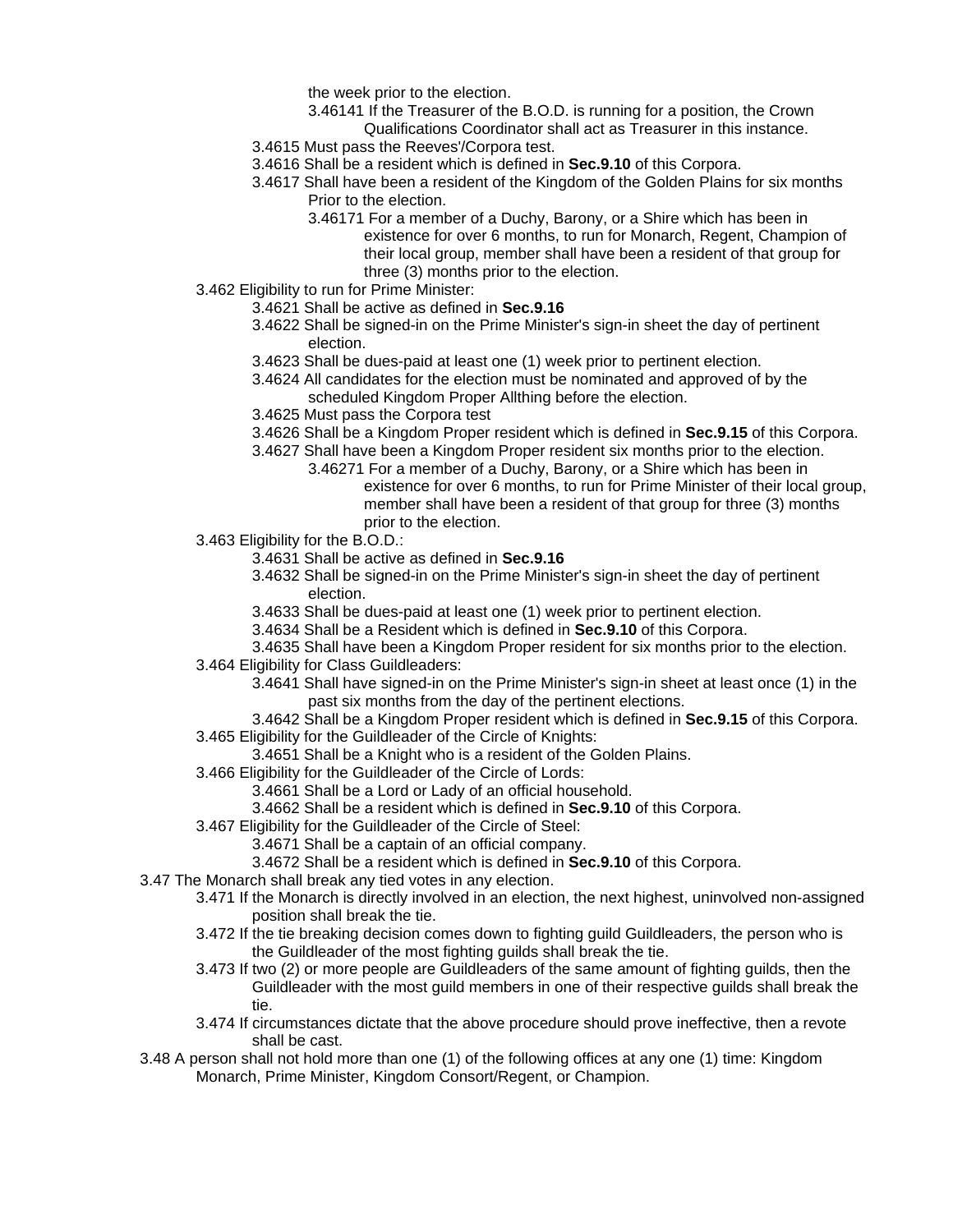# **3.5 Removing Club Officers**

- 3.51 Can only be initiated by a petition signed by at least 20 percent of dues-paid members or if the Allthing wishes to remove the member from his/her current position for applicable and pertinent reasons relating to that respective position's duties.
	- 3.511 To protect those who have signed the petition, the Monarch, Prime Minister, and Guildleader of Reeves will act as witnesses that the petition is valid.
	- 3.512 If the Monarch, Prime Minister, or Guildleader of Reeves is the object of the petition, then the two (2) non-affected positions and the Consort/Regent shall act as the three (3) witnesses.
	- 3.513 If a person holds more than one (1) of the three (3) positions, the Consort/Regent shall act as the third witness.
		- 3.5131 If a person holding more than one (1) of the three (3) positions is the object of the petition, then the Champion shall act as the third witness.
- 3.52 Requires 2/3 vote of all active Kingdom Proper Residents as defined in **Sec.9.15** & **Sec.9.16** for removal.

3.521 Voting shall be done by secret ballot.

- 3.522 Voting shall be done in accordance with **Sec.3.41** and subpoints.
	- 3.5221 If the Prime Minister is the object of the petition, then the next highest, uninvolved, non-assigned position and a dues-paid member at large chosen by the Monarch shall gather and count the votes.
- 3.523 Petitions shall be acted upon as soon as their validity is established.
- 3.53 Guildleaders of fighting guilds may be removed from office by a 2/3 vote of all guild members of that particular fighting guild and approval of the Allthing.
	- 3.531 Voting shall be done in accordance with **Sec.3.41** and subpoints.
		- 3.5311 If the Prime Minister is the object of the petition, then the next highest, uninvolved, non-assigned position and a dues-paid member at large chosen by the Monarch shall gather and count the votes.

# **4.0 Honors and Awards**

# **4.1 Knighthood**

- 4.11 The Monarch may knight people into any of the four (4) orders with the majority approval of the Circle of Knights. Although not required, candidates for Knighthood should have achieved the criteria listed. Knighthood should be considered as the honing of one's life in Amtgard, not it's culmination. Note that the achievement of criteria set forth does NOT automatically grant Knighthood.
	- 4.111 Shall be a resident of the Kingdom of the Golden Plains which is defined in **Sec.9.10** of this Corpora.
	- 4.112 Candidates for Knighthood must be a resident of the Kingdom of the Golden Plains for at least 6 months prior to the Knighting.
- 4.12 The Orders of Knighthood:
	- 4.121 Order of the Crown
		- a. a civil order for serving in the highest positions of the Kingdom
		- b. colors: white trimmed in gold
		- c. requirements: complete two (2) terms as Kingdom Monarch, or complete three (3) terms in any combination of the following four (4) positions: Kingdom Monarch, Prime Minister, Kingdom Consort/Regent, Champion
		- 4.122 Order of the Flame
			- a. a service order for contribution to the club
			- b. colors: white trimmed in red
				- c. requirements Master/Mistresshood in the Lion/Gryphon, Rose, and/or Smith
		- 4.123 Order of the Serpent
			- a. an achievement order for excellence in the arts and/or sciences
			- b. colors: white trimmed in green.
			- c. requirements: Master/Mistresshood in the Dragon, Garber, and/or Owl
		- 4.124 Order of the Sword
			- a. a military order for fighting skills and battle and tournament field prowess
			- b. colors: white trimmed in silver
			- c. requirements: all of the following titles and honors: Defender, Warlord, Weaponmaster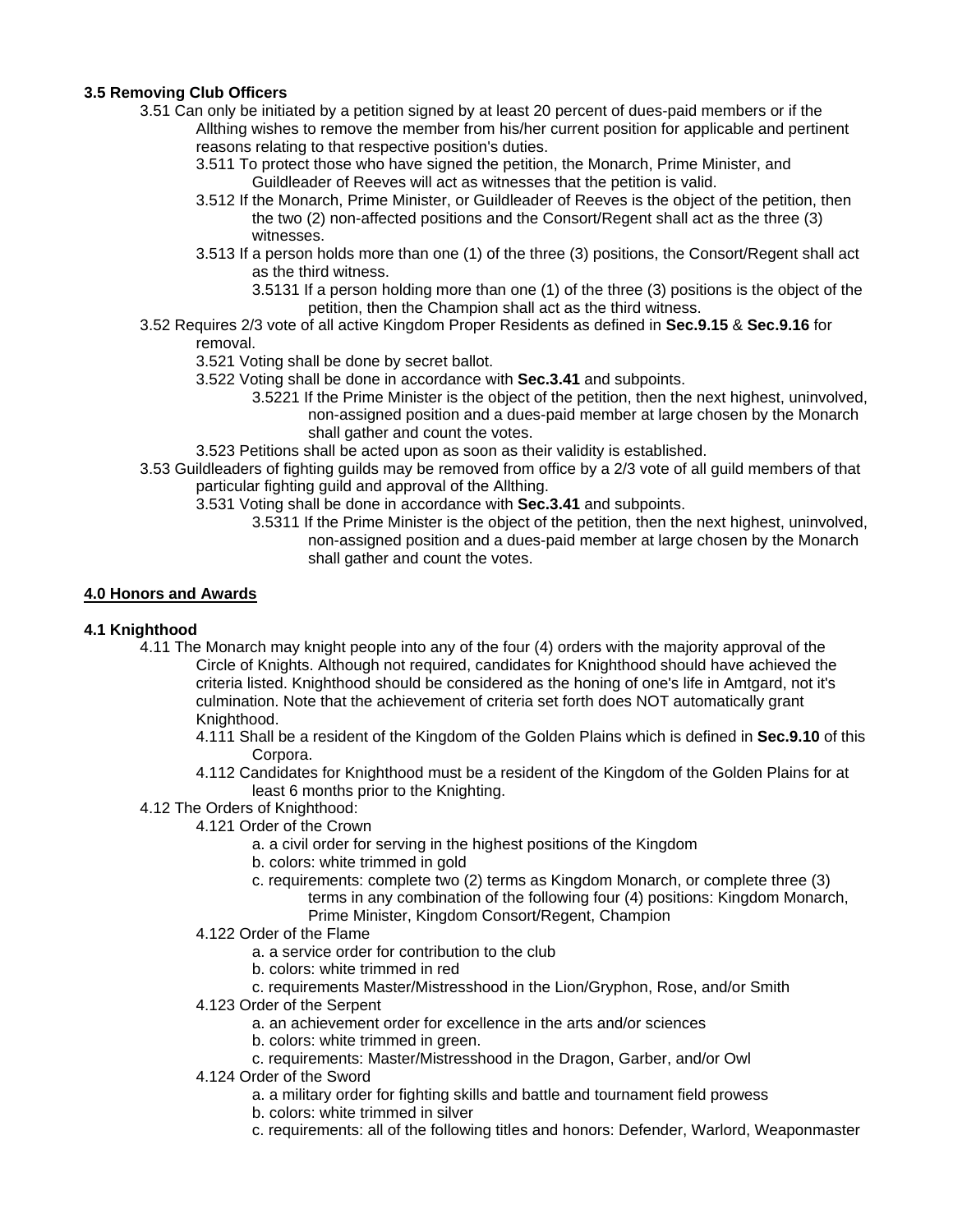(equivalent tournament success and/or excellence on the battlefield shall be considered)

- 4.13 A Knight may choose to take squires.
	- 4.131 The garb of a Squire is a red belt.
	- 4.132 The garb of a Page is a yellow belt.
	- 4.133 The garb of a Man at Arms is a black belt.

# **4.2 Master/Mistresshood In the Order and Service Guilds**

- 4.21 Awarded by the Kingdom Monarch's discretion for achieving the criteria set forth.
	- 4.22 Denotes excellence in contributions to the club in the guild listed (see explanations of the orders and services themselves, listed in **Sec.4.4** of this Corpora).
	- 4.23 Specific types of Master/Mistresshood:
		- 4.231 Dead (order) -- 10 beheadings in a Kingdom court
		- 4.232 Dragon (order) -- 1O orders of the Dragon
		- 4.233 Garber (service) -- 12 Garber credits
		- 4.234 Lion/Gryphon (order) -- any combination of orders of the Lion and orders of the Gryphon that add up to 10
		- 4.235 Owl (order) -- 10 orders of the Owl
		- 4.236 Reeve (service) -- 12 official Reeve credits
		- 4.237 Rose (order) -- 10 orders of the Rose
		- 4.238 Smith (service) -- 12 smith credits
		- 4.239 Warrior (order) -- 10th level order of the Warrior
			- 4.2391 designated title: Warlord

# **4.3 Master/Mistresshood in the Fighting Guilds**

- 4.31 Master/Mistresshood in the fighting guilds is given to those who have gone above and beyond the definitions of that class.
	- 4.311 Discretion of Kingdom Monarch and Guildleader of the respective guild.
		- 4.3111 If the Guildleader is being considered for Master/Mistresshood then the Guildleader has no decision-making powers concerning one's own
			- Master/Mistresshood.
- 4.32 Criteria for Master/Mistresshood in a fighting guild is having twelve (12) or more credits in that class.
- 4.33 One may achieve Master/Mistresshood in any of the following guilds:
	- 4.331 anti-paladin, archer, assassin, barbarian, bard, druid, healer, monk, monster, paladin, scout, warrior, wizard
- 4.34 Basis for awarding Master/Mistresshood:
	- 4.341 Good play in persona
	- 4.342 Through knowledge of class rules and concept
	- 4.343 Quality garb and equipment
- 4.35 This does not affect experience and is independent of levels gained.
- 4.36 Garb for a Master/Mistress in the fighting guilds is a diagonal strip or favor in the color of their respective guild.
	- 4.361 Colors are as follows:

| <b>Class</b>     | <b>Reserved Masterhood Color</b> |
|------------------|----------------------------------|
| Anti-Paladin     | <b>Black</b>                     |
| Archer           | Silver                           |
| Assassin         | Black w/ Red Diagonal Slash      |
| <b>Barbarian</b> | Tan                              |
| <b>Bard</b>      | Purple                           |
| <b>Druid</b>     | <b>Brown</b>                     |
| Healer           | Red                              |
| <b>Monk</b>      | Gray                             |
| Monster          | Lavender                         |
| Paladin          | White                            |
| Scout            | Green                            |
| Warrior          | <b>Blue</b>                      |
| Wizard           | Yellow                           |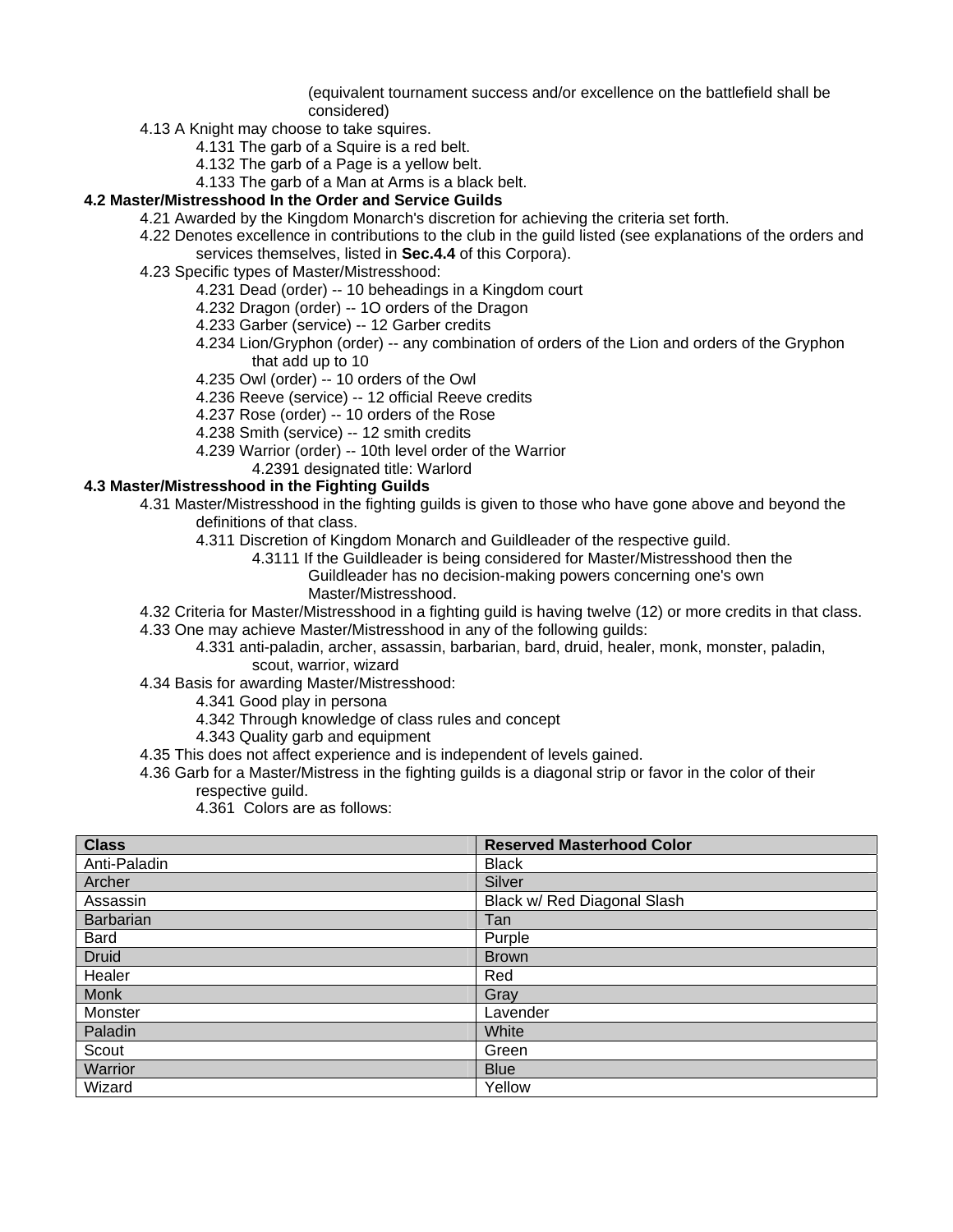#### **4.4 Orders**

 4.41 Order of the Dead given by: the Crown -- Monarch or Consort/Regent given for: good roleplay within the spirit of Amtgard limitations: none note: Order of the Dead is awarded when the subject is beheaded 4.42 Order of the Dragon given by: the Crown -- Monarch or Consort/Regent given for: outstanding achievements in the arts limitations: none 4.43 Order of the Flame given by: the Monarch given for: outstanding contributions to the club limitations: must be given to a group and only one (1) may be given in each Monarchs reign 4.44 Order of the Gryphon given by: the Monarch given for: chivalry, courage, and honor on the battle and tournament fields limitations- none 4.45 Order of the Hydra given by: the Monarch given for: entering sufficient Crown Qualifications material to qualify for Monarch, Consort/Regent, and/or Champion limitations: each person may only receive one (1) per Crown Qualifications 4.46 Order of the Jovious given by: the Monarch given for: outstanding attitude limitations: only one (1) may be given in each reign 4.47 Order of the Lion given by: the Crown -- Monarch or Consort/Regent given for: outstanding traits of service and loyalty to the club limitations: none 4.48 Order of the Mask given by: the Monarch given for: outstanding portrayal of a persona limitations: only one (1) may be given in each reign 4.49 Order of the Owl given by: the Crown -- Monarch or Consort/Regent given for- outstanding achievement in the sciences limitations: none 4.4A Order of the Pegasus given by: The Crown – Monarch or Consort/Regent Given for: Successful sponsorship of a new player Limitations: only one (1) may be given per new player sponsored 4.4B Order of the Promethius given by: The Crown – Monarch or Consort/Regent given for: Innovative Design in the Arts and Sciences limitations: none 4.4C Order of the Rose given by: the Crown -- Monarch or Consort/Regent given for: beneficial service to the club limitations: none 4.4D Order of the Petal (5 Petals = 1 Rose) given by: the Crown -- Monarch or Consort/Regent given for: beneficial service to the club limitations: none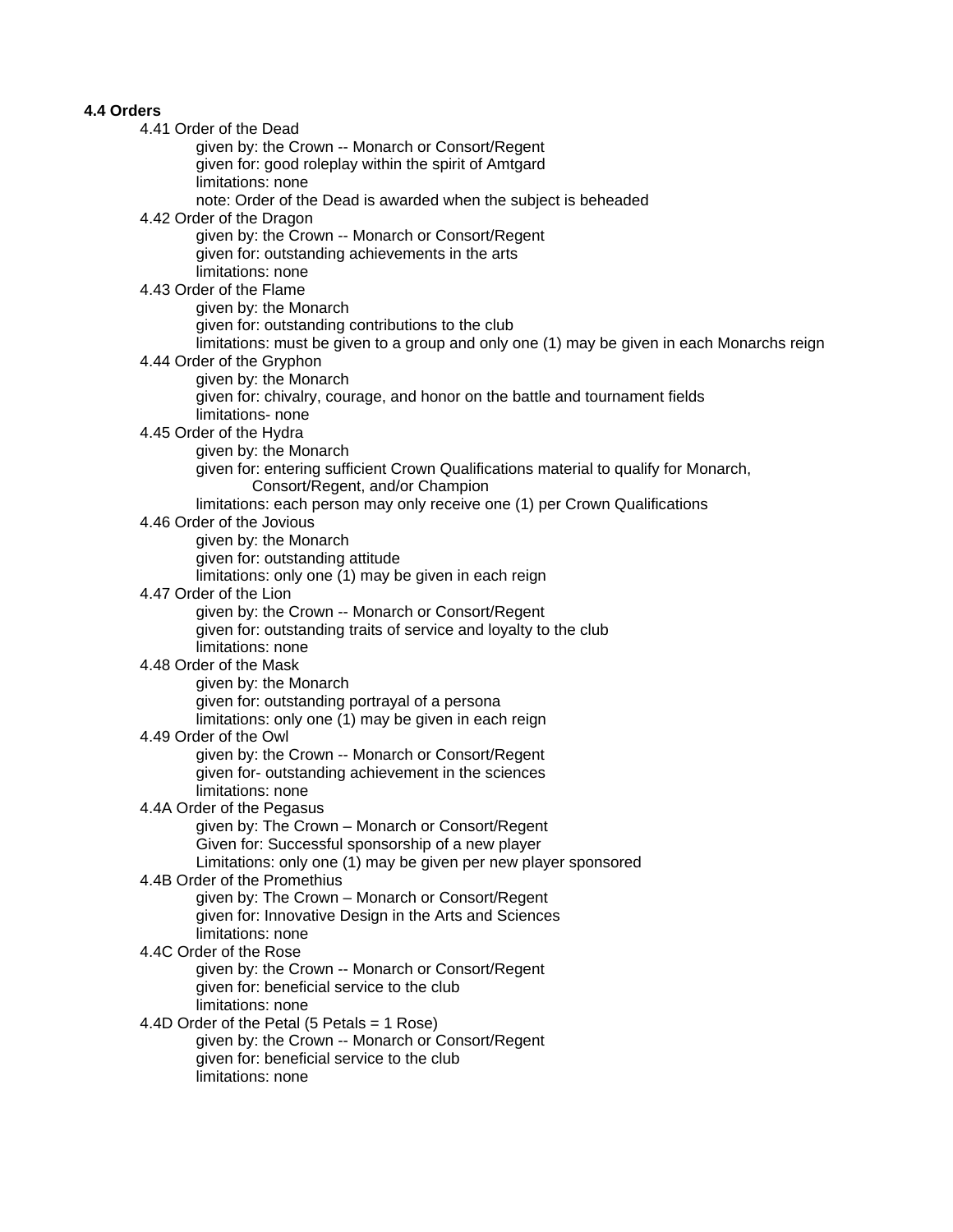#### 4.4E Order of the Walker of the Middle

given by: the Monarch

given for: epitome of the ideal and conduct of Reeves

limitations: a person may never receive more than one (1)

4.4F Order of the Gold

given by: the Monarch

 given for: new members who have attained both Garb and weapons within one (1) month of joining Amtgard.

limitations: a person may never receive more than one (1)

#### 4.4G Order of the Warrior

given by: Monarch

given for: battle and tournament field prowess

limitations: higher levels are increasingly difficult to attain:

| Level | <b>Title</b>  | <b>Color</b>         | <b>Animal</b> | <b>Dueling Criteria</b>    |
|-------|---------------|----------------------|---------------|----------------------------|
|       | Peasant       | Green                | Snake         | Win 3 Consecutive          |
|       | <b>Novice</b> | <b>Blue</b>          | Boar          | Win 5 Consecutive          |
| 3     | Apprentice    | Red                  | Mongoose      | Win 7 Consecutive          |
|       | Militia       | <b>Brown</b>         | <b>Bear</b>   | Win 9 Consecutive          |
| 5     | Grunt         | Rust                 | Hawk          | Win 11 Consecutive         |
| 6     | Journeyman    | Gray                 | Wolf          | Win 13 Consecutive         |
|       | Swordsman     | Orange               | Tiger         | Win 15 Consecutive         |
| 8     | Sage          | <b>Black</b>         | Panther       | Win 17 Consecutive         |
| 9     | Hero          | Purple               | Dragon        | Win 19 Consecutive         |
| 10    | Warlord       | Red w/ Yellow Border | Phoenix       | Win 21 or more Consecutive |

 4.4G1 Battlefield commendations are given with orders above 5th level and are only awarded for outstanding success in quests and tournaments. The higher the level the more difficult it is to achieve more orders of the Warrior.

# 4.4H Order of the Zodiac

 given by - the Monarch given for: outstanding contributions in any one (1)month limitations: only one (1) may be given each month

#### 4.4I Garber Credit

given by: the Crown -- The Monarch or Consort/Regent

given for: making garb for others or one's self

limitations: none

#### 4.4J Smith Credit

given by: the Crown -- The Monarch or Consort/Regent

 given for: sponsoring a major event, official publication, workshop, or any other comparable service to the club

#### limitations: none

# **4.5 Titles of Nobility and Lesser Titles of Honor**

4.51 Grand Duke/Grand Duchess

equivalents: Grand Doge, Grand Dux, Grand Herzog

 criteria: serve as Kingdom Monarch for at least three (3) terms, discretion of Kingdom Monarch 4.52 Arch Duke/Duchess

equivalents: Arch Doge, Dux, Herzog, Shogun

 criteria: serve as Kingdom Monarch for at least two (2) terms, discretion of Kingdom Monarch 4.53 Duke/Duchess

equivalents: Doge, Dux, Herzog, Shogun

 criteria: serve as Kingdom Monarch for at least one (1) term, discretion of Kingdom Monarch 4.54 Count/Countess

equivalents: Comes, Comite, Earl, Graf Grafin, Jarl

 criteria: serve as Kingdom Monarch or Kingdom Consort/Regent for at least one (1) term, discretion of Kingdom Monarch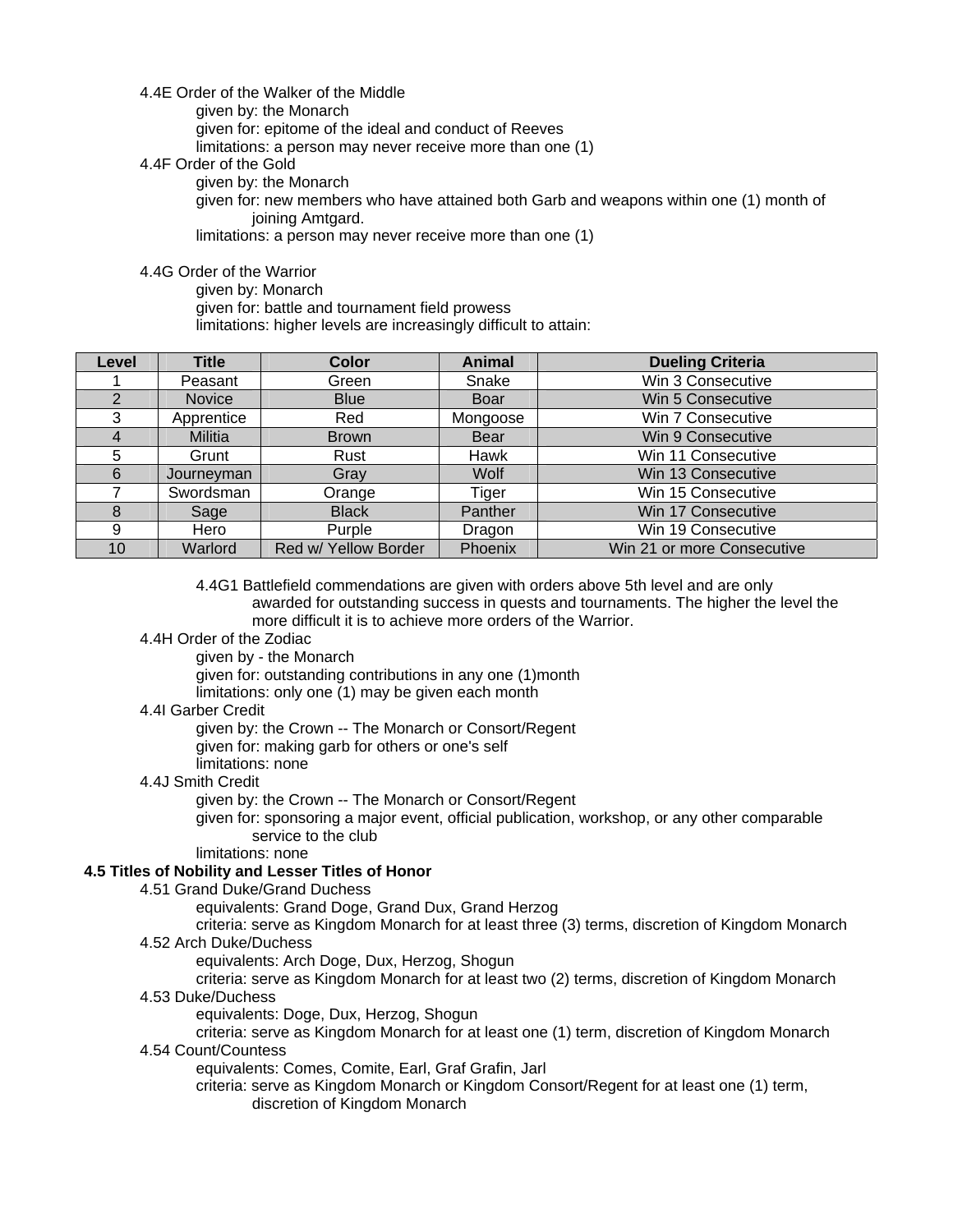#### 4.55 Marquis/Marquise

equivalent: Marchioness, Margrave, Mark, Markgraf

 criteria: serve in each of the following positions at least once: Kingdom Monarch, Prime Minister, Kingdom Consort/Regent, discretion of Kingdom Monarch

#### 4.56 Viscount/Viscountess

equivalents: Vicomte, Vizconde,

 criteria: have held the following positions: Champion of the Kingdom, Kingdom Weaponmaster, discretion of Kingdom Monarch

# 4.57 Baron/Baroness

equivalents: Daimyo, Thane

 criteria: serve the club at least one (1) term as Prime Minister of the Kingdom or Monarch of a Duchy group, discretion of Kingdom Monarch

4.58 Baronet/Baronette

 criteria: serve the Kingdom as pro-tem in any of the following: Monarch, Prime Minister, Consort/Regent or serve at least one (1) term as Consort/Regent of a Duchy group, discretion of Kingdom Monarch

#### 4.59 Lord/Lady (lesser title)

equivalents: Dom, Senator

 criteria: serve a Duchy group at least one (1) term as Chancellor or serve at least one (1) term as Monarch of a Barony group, discretion of Kingdom Monarch

#### 4.5A Defender (lesser title)

criteria: serve the club at least one (1) term as Champion, discretion of Kingdom Monarch

#### **5.0 Order of precedence**

| Order           | <b>Type</b>           | <b>Title</b>                                  |  |
|-----------------|-----------------------|-----------------------------------------------|--|
|                 | Royalty               | Kingdom Monarch                               |  |
| $\overline{2}$  | Royalty               | Kingdom Prime Minister                        |  |
| 3               | Royalty               | Kingdom Regent                                |  |
| 4               | <b>Nobility</b>       | <b>Grand Duke / Grand Duchess</b>             |  |
| 5               | Nobility              | Arch Duke / Arch Duchess                      |  |
| 6               | <b>Nobility</b>       | Duke / Duchess                                |  |
| $\overline{7}$  | Nobility              | Count / Countess                              |  |
| 8               | <b>Nobility</b>       | Kingdom Champion                              |  |
| 9               | Nobility              | Marquis / Marquise                            |  |
| 10              | <b>Nobility</b>       | Viscount / Viscountess                        |  |
| 11              | Nobility              | Baron / Baroness                              |  |
| 12              | <b>Nobility</b>       | Baronet / Baronette                           |  |
| 13              | Peerage               | Knighthood                                    |  |
| 14              | Peerage               | Warlord                                       |  |
| 15              | <b>Title of Honor</b> | Lord / Lady                                   |  |
| 16              | <b>Title of Honor</b> | Defender                                      |  |
| 17              | Office                | Kingdom Guildleader of Reeves                 |  |
| 18              | Office                | Kingdom Captain of the Crown's Guard          |  |
| 19              | Office                | Kingdom Scribe                                |  |
| 20              | Office                | Kingdom Guildleader: All other Guilds         |  |
| 21              | Office                | All Other Kingdom Court Positions             |  |
| 22              | Office                | Kingdom Royal Guardsmen                       |  |
| 23              | Office                | Master/Mistresshood: Order and Service Guilds |  |
| 24              | Office                | Captain (Company), Lord / Lady (Household)    |  |
| 25              | Office                | Lieutenant (Company)                          |  |
| 26              | <b>Office</b>         | Sergeant (Company)                            |  |
| 27              | Office                | Master/Mistresshood: Fighting Guilds          |  |
| 28              | None                  | Squire                                        |  |
| 29              | Office                | Kingdom Reeves Guild Members                  |  |
| 30              | None                  | Page, Man-at-Arms                             |  |
| $\overline{31}$ | None                  | Populace                                      |  |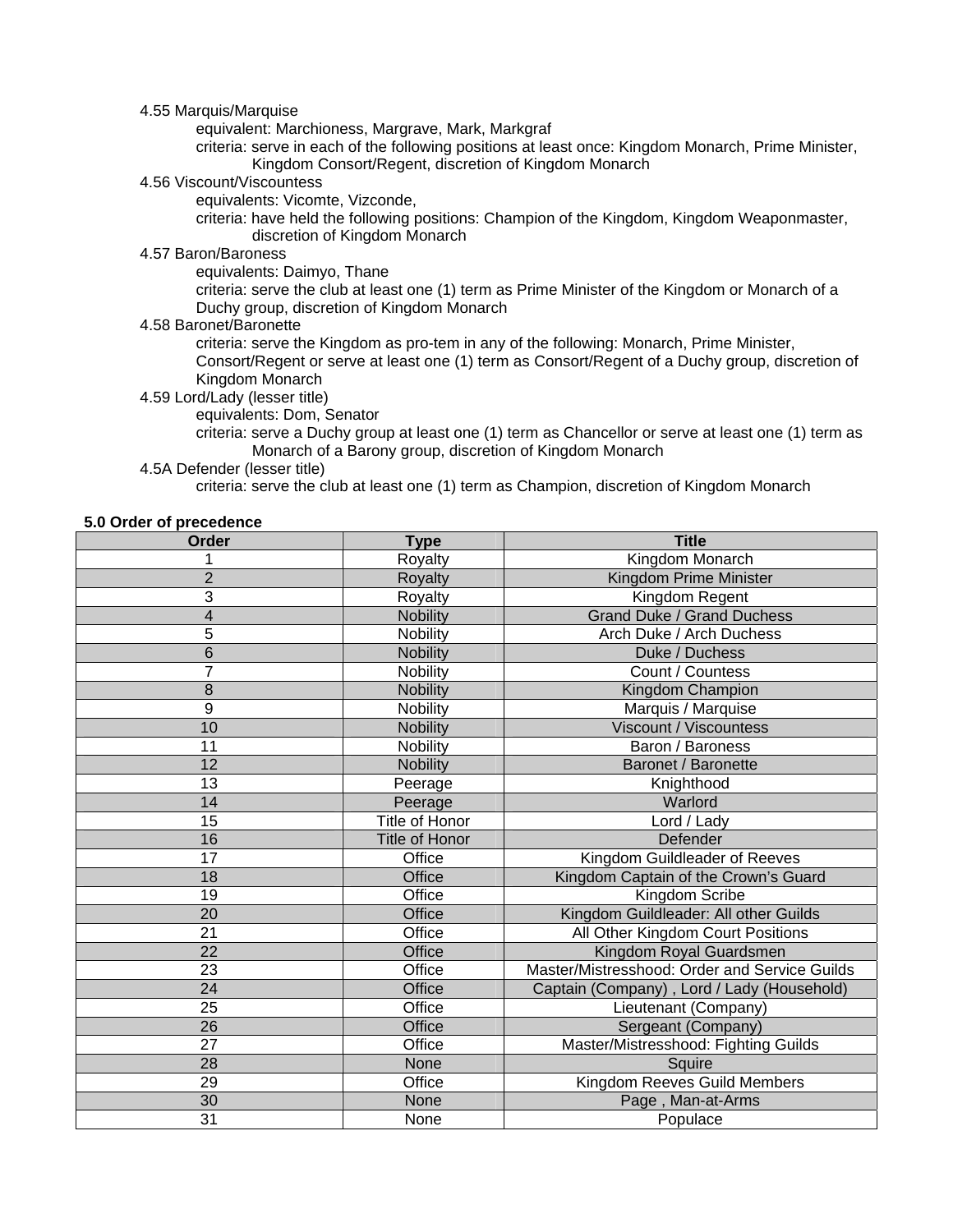#### **6.0 Month of the Crown**

# **6.1 Schedule of the Month of the Crown**

6.11 These events occur twice a year during the months of February and August.

| Event                        | <b>Point of Contact</b>           | Date Due                              |  |
|------------------------------|-----------------------------------|---------------------------------------|--|
| <b>Candidate Notices</b>     | Kingdom Prime Minister            | 2 weeks prior to Crown Quals          |  |
| Candidate Biographies        | Kingdom Prime Minister            | 2 weeks prior to Crown Quals          |  |
| Dues Deadline                | Kingdom Treasurer                 | 1 week prior to Crown Quals           |  |
| <b>Crown Qualifications</b>  | <b>Qualifications Coordinator</b> | 2 weeks prior to Crown Coronation     |  |
| <b>Guildleader Elections</b> | Kingdom Prime Minister            | 2 weeks prior to Crown Coronation     |  |
| <b>Crown Tournament</b>      | <b>Qualification Coordinator</b>  | 2 weeks prior to Crown Coronation     |  |
| <b>Relic Quest</b>           | <b>Current Relic Holders</b>      | 1 week before Coronation              |  |
| <b>Crown Coronation</b>      | <b>Stepping Down Royalty</b>      | 1 <sup>st</sup> week in March & Sept. |  |
| Weaponmaster                 | <b>Reeves Guild</b>               | 2 weeks after Crown Coronation        |  |

#### 6.12 Event: Crown Qualifications

Date: two (2) weeks prior to the Crown Coronation

Sponsor: highest uninvolved club officer (excluding Prime Minister) not running for Monarch,

 Consort/Regent, and/or Champion, and is not entered in Crown Qualifications events, this person is known as Crown Qualifications Coordinator during the period of Crown Qualifications.

6.13 Event: Guildmaster Elections

Date: Crown Qualifications

Sponsor: Prime Minister

#### 6.14 Event: Crown Tournament

Date: Crown Qualifications

Sponsor: Crown Qualifications Coordinator

 Note: this tournament is for members who have qualified and are running for the position of Champion. The winner shall be Champion for six (6) months.

#### 6.15 Event: Crown Coronation

Date: first weekend in March and September

Sponsor: stepping down Kingdom Consort/Regent

#### 6.16 Event: Weaponmaster Tournament

Date: two (2) weeks after Crown Coronation

Sponsor: Reeves Guild

 Note: this is a passage of arms in varied weapon classes. It is held in a tournament format, and the winner shall hold the title of Weaponmaster for six (6) months until the next such tournament.

 6.161 The current Weaponmaster shall replace as a judge of weapons and armor for safety, and legality if the Monarch, Champion, or Guildleader of Reeves is absent.

#### **6.2 Crown Qualifications**

6.21 Any resident of the Kingdom of the Golden Plains may enter Crown Qualifications events.

 6.211 Crown Contestants shall announce in a written format to the Prime Minister which position/positions one is running for at least three (3) weeks before elections are held.

 6.22 Contestants running for Monarch, Consort/Regent and/or Champion must enter a minimum of required events as set forth below:

6.221 Monarch -- six (6) cultural; six (6) warskill

- 6.222 Consort/Regent -- eight (8) cultural; four (4) warskill
- 6.223 Champion -- four (4) cultural; eight (8) warskill
- 6.23 If contestant is running for two (2) or more positions, one must meet minimum required events stated for those positions, i.e. if running for Consort/Regent and Champion positions must enter eight (8) cultural and eight (8) warskill.
- 6.24 Multiple entries are allowed in a category, but a single entry may not be entered in more than one (1) contest.

 6.241 Only the highest scoring entry of a contestants multiple entries in a single category shall count towards the total required points.

 6.242 Contestants entering cultural entries must complete at least 90 percent of the work on the entry before it may be entered into competition.

6.2421 All work stated is based on each contestant's honor.

 6.25 Qualifications Coordinator shall sponsor a minimum of ten (10) cultural and ten (10) warskill categories.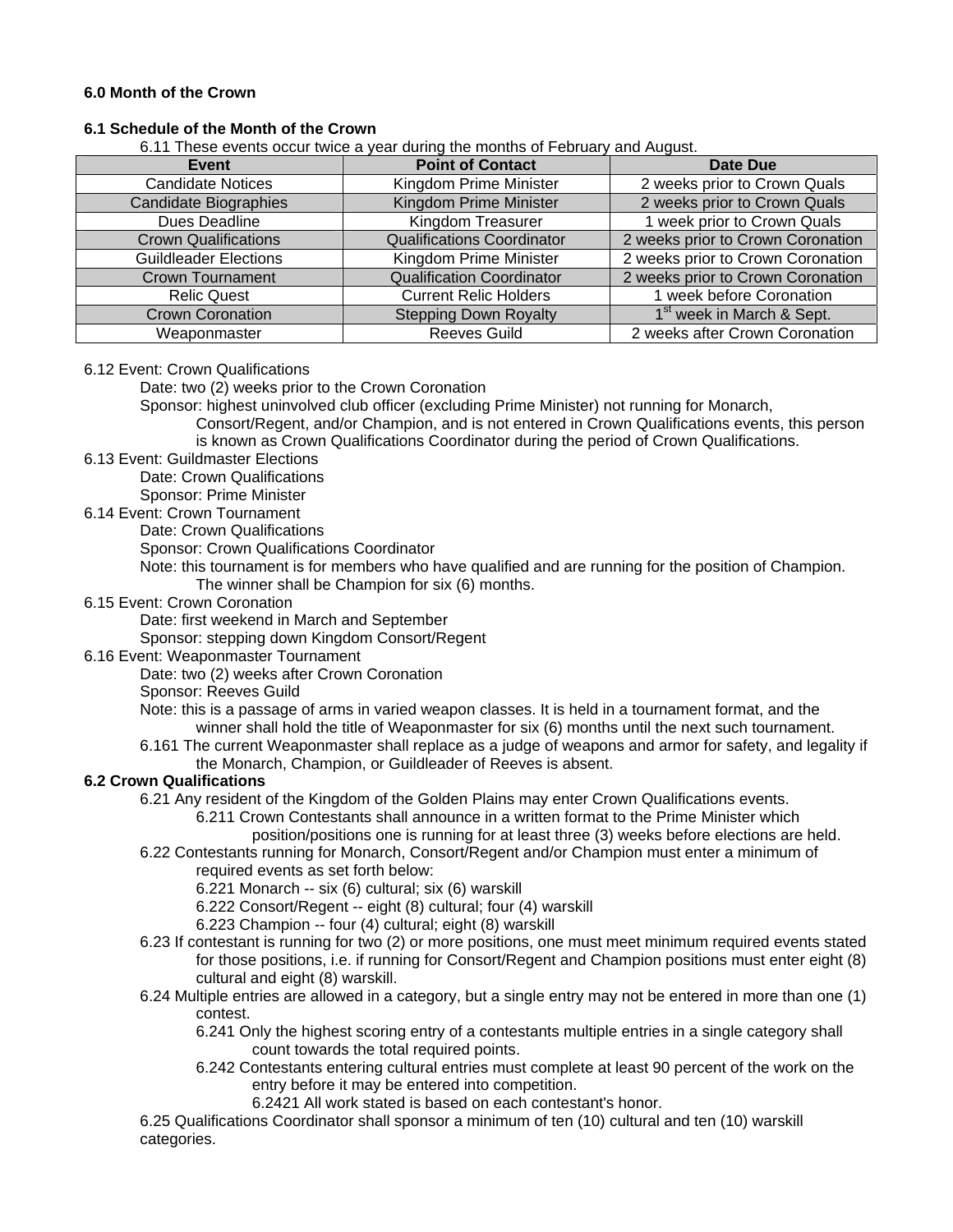- 6.26 Cultural entries shall be judged by five (5) members assigned by the Qualifications Coordinator. The five (5) judges shall be non-involved, i.e. not a Crown contestant or entering an entry in a cultural category.
	- 6.261 Each cultural entry is scored in a range of zero (0) to five (5).
		- 6.2611 Scores of zero (0) being the lowest and five (5) being the highest.
			- 6.2612 All of the judges' scores are averaged to the tenth and that is the final score for that entry.
				- 6.26121 Crown Qualifications Coordinator has the option of eliminating the highest and lowest judges' scores and averaging the three (3) remaining
					- scores, and that is the final score for that entry; however, Crown

Qualifications Coordinator shall use this procedure on all entries.

- 6.27 Warskill categories are scored as follows:
	- 6.271 Five (5) points for first place in a warskill category
	- 6.272 Three (3) points for second place in a warskill category
	- 6.273 One (1) point for third place in a warskill category
- 6.28 Contestants must meet minimum required total required points for position desired.
	- They are as follows
	- 6.281 35 total points for Monarch
	- 6.282 30 total points for Consort/Regent
	- 6.283 25 total points for Champion
- 6.29 If a contestant is running for two (2) or more positions, one must meet minimum required points for position requiring higher points.
	- 6.291 If contestant does not meet necessary required minimal points for position requiring higher points, yet meets minimum required points for position requiring lesser amount of points, contestant may still run for position requiring lesser points, if entered.
- 6.2A Crown Qualifications shall be scheduled for cultural events on the first day, and warskill events on the second day at the Kingdom seat.
- 6.2B Final voting results shall be announced two (2) hours after warskill events are completed.

# **7.0 Group Relations in Amtgard**

#### **7.1 Types of Groups**

- 7.11 Amtgard as a whole is broken up into four (4) types of groups: beginning (Shire), small(Barony), medium(Duchy), and large (Kingdom). They are defined as follows.
	- 7.111 A beginning group affiliated with a Kingdom shall go through a recommended one (1) year preliminary period. During that period, the group shall be called a Shire.
		- 7.1111 Monarch shall have the title of Mayor.
		- 7.1112 Prime Minister shall have the title of Vizier.
		- 7.1113 Consort/Regent shall have the title of Seneschal.
		- 7.1114 Champion shall have the title of Sheriff
		- 7.1115 The Monarch of a Shire may grant the following awards:
			- 7.11151 All the orders, up to second level, as listed in this Corpora excluding Warlord or Knighthood.
			- 7.11152 Garber and Smith credits up to second level.
	- 7.112 The members of a Shire shall elect their Mayor, Vizier, and Seneschal among all members of the Shire.
		- 7.1121 The Mayor shall sponsor a combat tournament immediately after elections, the
		- winner shall become Sheriff for six (6) months.
	- 7.113 Barony groups shall meet all of the requirements listed below:
		- 7.1131 Recommended One (1) year in existence.
		- 7.1132 Documentation of sustained weekly attendance not less than 20 members per event.
	- 7.114 Small groups may call themselves a Barony or Fiefdom.
		- 7.1141 Monarch of a Barony group shall have title as listed below, according to the name of the group:
			- 7.11411 Barony--Baron/Baroness
			- 7.11412 Fiefdom --Lord/Lady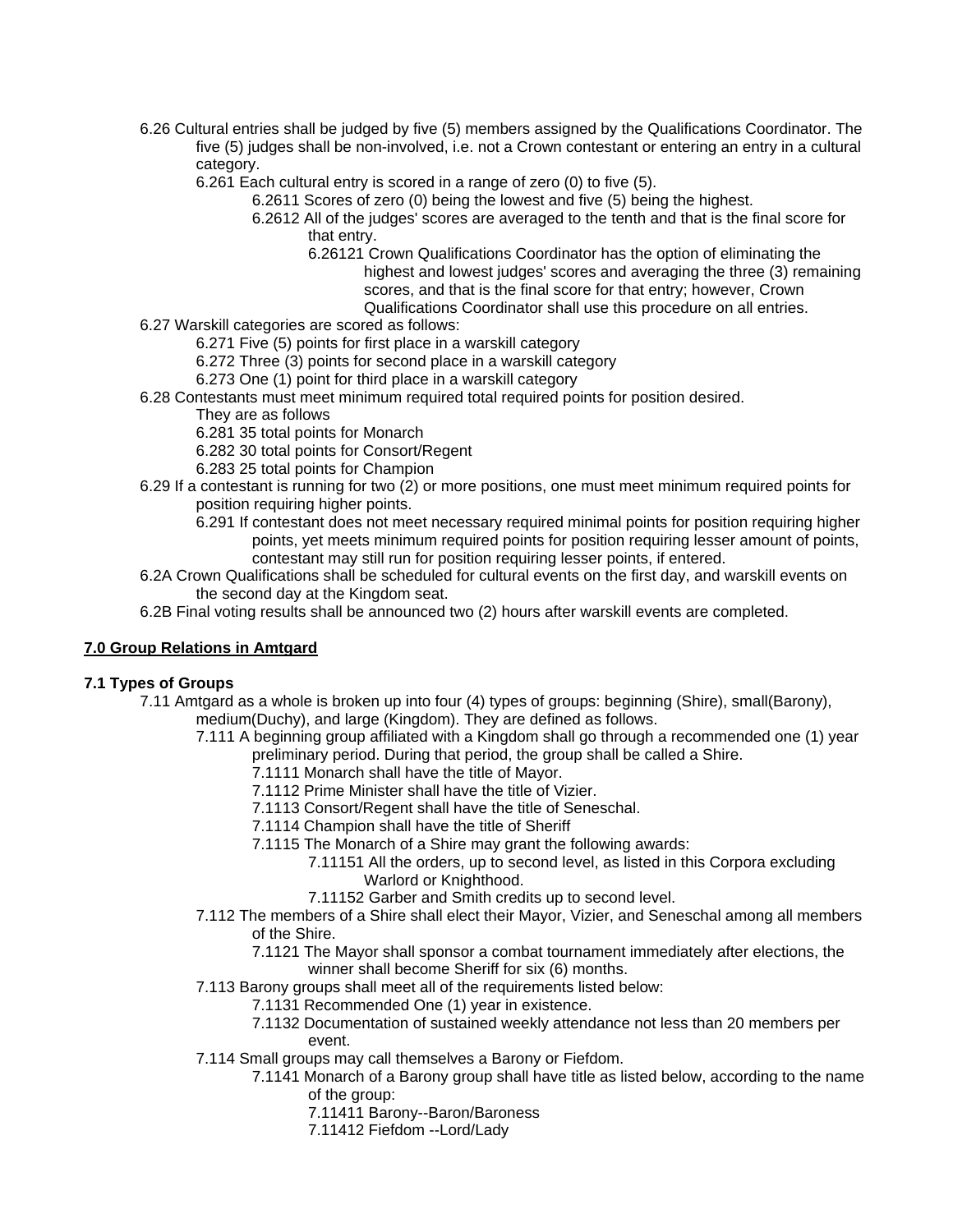- 7.1142 Prime Minister of a Barony group shall have the title of Vizier.
- 7.1143 Consort/Regent of a Barony group shall have the title as listed below, according to the name of the group:
	- 7.11431 Barony -- Baronial Consort or Regent
	- 7.11432 Fiefdom -- Lord or Lady's Consort or Regent
- 7.115 The Monarch of a Barony group may grant the following awards.
	- 7.1151 All the orders up to fifth level as listed in this Corpora excluding Warlord or Knighthood.
	- 7.1152 Garber and Smith Credits up to fifth level
- 7.116 Additional duties of Monarchs, Viziers, and Consort/Regents of beginning and small

groups.

- 7.1161 Dues and the group treasury shall be taken care of by the Vizier.
- 7.1162 Advertising shall be taken care of by the Monarch.
- 7.1163 Correspondence shall be taken care of by the Consort/Regent.
- 7.117 Barony groups requesting Duchy group status must follow these steps.
	- 7.1171 Signatures of mundane names of no less than 3/4 majority of the Barony group's dues-paying members on a petition requesting Duchy group status.
	- 7.1172 To achieve Duchy group status, group must have approval of the Kingdom Proper Allthing.
- 7.11721 The Kingdom Monarch awards the Barony group Duchy group status. 7.118 Duchy groups shall meet the requirements listed below:
	- 7.1181 Recommended Two (2) years in existence.
	- 7.1182 Documentation of sustained weekly average attendance of 40 sign ins per event.
	- 7.1183 Utilization of the Crown Selection process to that of Crown Qualifications as listed in **Sec.6.0** of this Corpora.
- 7.119 Medium groups may call themselves a Duchy, County, Marquessate, or Viscounty.
	- 7.1191 Monarch of a Duchy group shall have the title as listed below, according to the name of the group:
		- 7.11911 Duchy -- Duke/Duchess
		- 7.11912 County -- Count/Countess
		- 7.11913 Marquessate -- Marquis/Marquise
		- 7.11914 Viscounty -- Viscount/Viscountess
		- 7.1192 The Prime Minister of a Duchy group shall have the title of Chancellor.
		- 7.1193 Consort/Regent of a Duchy group shall have the title as listed below, according to the name of group:
			- 7.11931 Duchy -- Duke or Duchess' Consort or Regent
			- 7.11932 County -- Count or Countess' Consort or Regent
			- 7.11933 Marquessate -- Marquis or Marquise's Consort or Regent
			- 7.11934 Viscounty -- Viscount or Viscountess' Consort or Regent
- 7.11A The Monarch of a Duchy group may grant the following awards:
	- 7.11A1 All the orders up to eighth level listed in this Corpora, excluding Warlord and Knighthood. 7.11A2 Garber and Smith Credits up to eighth level
- 7.11B Duchy groups requesting Kingdom group status must follow these steps:
	- 7.11BI Signatures of mundane names of no less than 3/4 of the Duchy group's dues-paying members on a petition requesting Kingdom group status.
	- 7.11B2 A majority agreement by the Monarchs, Prime Ministers, and Consort/Regents of all Kingdoms in existence. A positive vote by a majority of these club officers allows ascension to Kingdom group status. A negative vote by these club officers must be detailed and justified in a written document to be presented to the Populace of all Amtgard political entities (whether holding large group status or smaller) involved. Declined potential large groups may request Kingdom group status again six (6) months later at the declined group's Coronation.
- 7.11C Kingdom groups must meet all the requirements listed below (large groups are known as Kingdoms).
	- 7.11C1 At least two (2) years in existence.
	- 7.11C2 Have 75 members signed-in per event.
	- 7.11C3 Must have achieved Non-Profit Corp. Status
	- 7.11C4 Kingdoms may not form within 150 miles of another Kingdom's Crown lands.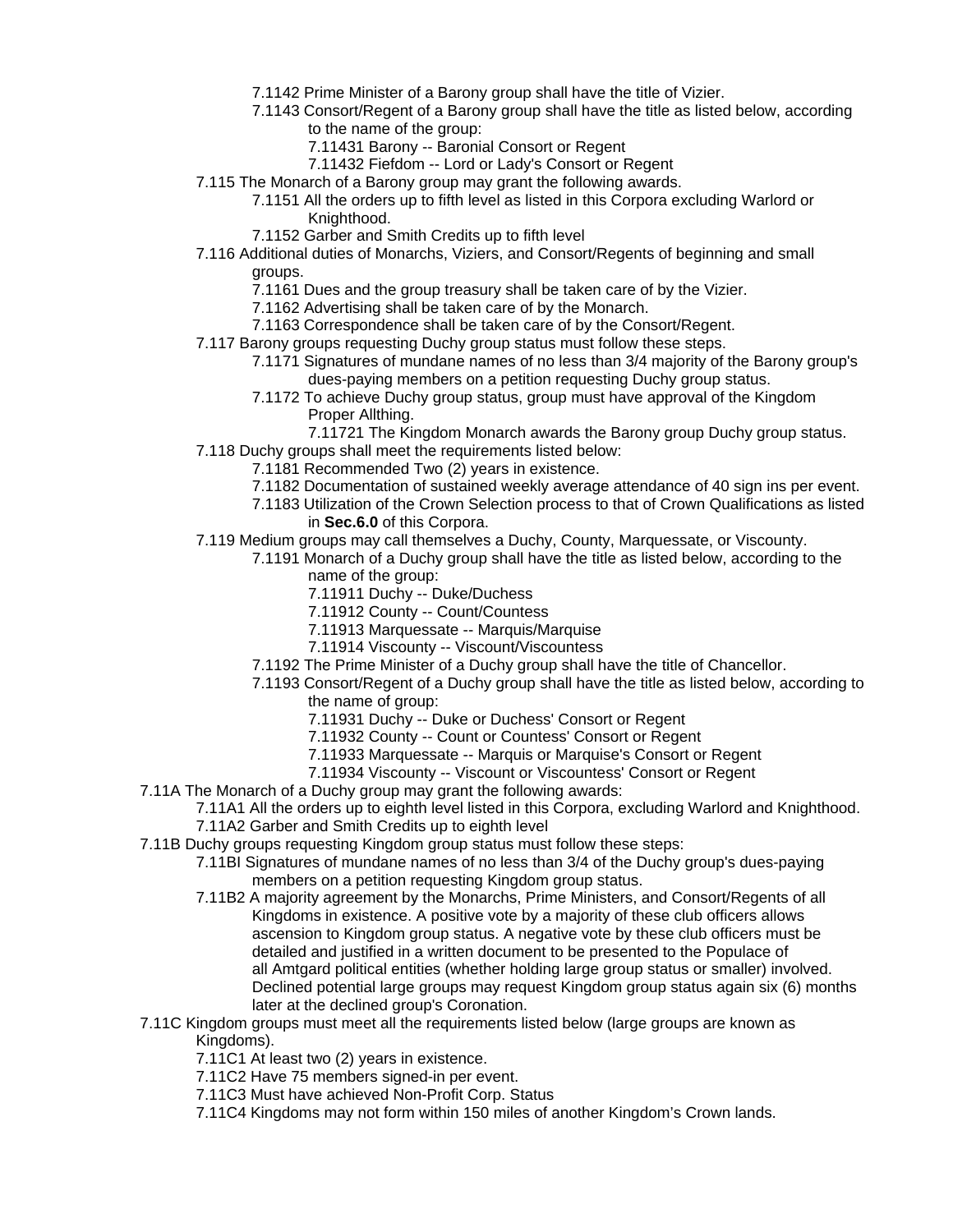- 7.11D Kingdom groups have all powers listed in this Corpora and/or have the right to change its Corpora to suit their governmental needs.
- 7.11E Only the Kingdom Monarch, Consort/Regent and the Prime Minister have the authority to instantly accept a new group. Anyone may sponsor a group pending the ratification at a Kingdom Allthing.

# **7.2 Relations of Kingdom Proper and Greater**

- 7.21 Relations between Monarchs
	- 7.211 If Kingdom Monarch is attending Kingdom Greater ceremony, Kingdom Monarch shall preside over ceremony.
		- 7.2111 Kingdom Monarch may opt to allow the Monarch of the respective medium, small, or beginning group to preside over ceremony at which the Kingdom Monarch is attending.
	- 7.212 Monarchs of all sized groups should maintain correspondence as to what activities are occurring in their respective group to the Kingdom Monarch.
	- 7.213 Situations that arise in medium, small, or beginning groups which the Monarch is concerned with pertaining to their office should consult the Kingdom Monarch for assistance.
	- 7.22 Relations between Prime Minister and Kingdom Greater Chancellors and Viziers.
		- 7.221 Chancellors and Viziers shall give or send a reproduction and/or update of member information files (persona sheet, waiver, personal symbol, and the like) of their respective group bi-monthly to the Prime Minister.
		- 7.222 The Prime Minister has the authority to correct any problems concerning the duties of Chancellors and Viziers.
		- 7.223 Chancellors and Viziers shall give or send a reproduction of all official publications to the Prime Minister upon time of the publication's release.
		- 7.224 All Kingdom Greater households and companies shall be registered with the Prime Minister to be considered official.
	- 7.23 Relations between Consort Regents
		- 7.231 Consort, Regents of medium, small, and beginning groups shall give Kingdom Consort/Regent a list of all Arts and Sciences Guildleaders of their respective group within each reign.
		- 7.232 Consort/Regents of medium, small, and beginning groups may consult Kingdom Consort/Regent on ideas how to increase cultural activities within their respective group.
		- 7.233 Consort/Regents of medium, small, beginning groups may opt to consult Kingdom Consort/ Regent on ideas concerning the respective group's Mid-reign, if sponsoring one, and Coronation.
	- 7.24 Qualifications for Master/Mistresshood of fighting, order, and/or service guilds of members living in Kingdom Greater.
		- 7.241 Members living in a medium, small or beginning groups are required to have at least five (5) orders in an order guild or six (6) credits in a service guild given to the member by the Kingdom Crown along with the minimum required orders or credits in the respective guild to qualify the member for **Master/Mistresshood** in an order or service guild.
			- 7.2411 Medium, small, or beginning group's Crowns can only give five (5) orders towards **Master/Mistresshood** in an order or science guild to a member of their respective group, yet the Crown has no limitation on how many orders may be given.
			- 7.2412 Master/Mistresshood of the **Order of the Warrior** (Warlord) can only be gained by winning 21 or more consecutive duels in official and/or declared Kingdom Crown Tournaments.
		- 7.242 The Crown of a medium, small, or beginning group may request the Kingdom Monarch to give a **Master/Mistresshood of a fighting guild** to a member of their respective group.
	- 7.25 Any group shall go through a one (1) year grace period before following the requirements for voting or running for a position except for **Sec.3.431** after the first election as listed in this Corpora.
	- 7.26 Small and beginning groups shall have no B.O.D.
		- 7.261 The Kingdom Proper B.O.D. shall have jurisdiction of mundane affairs of small and beginning groups.
	- 7.27 Duchy sized groups are required to have their own B.O.D.